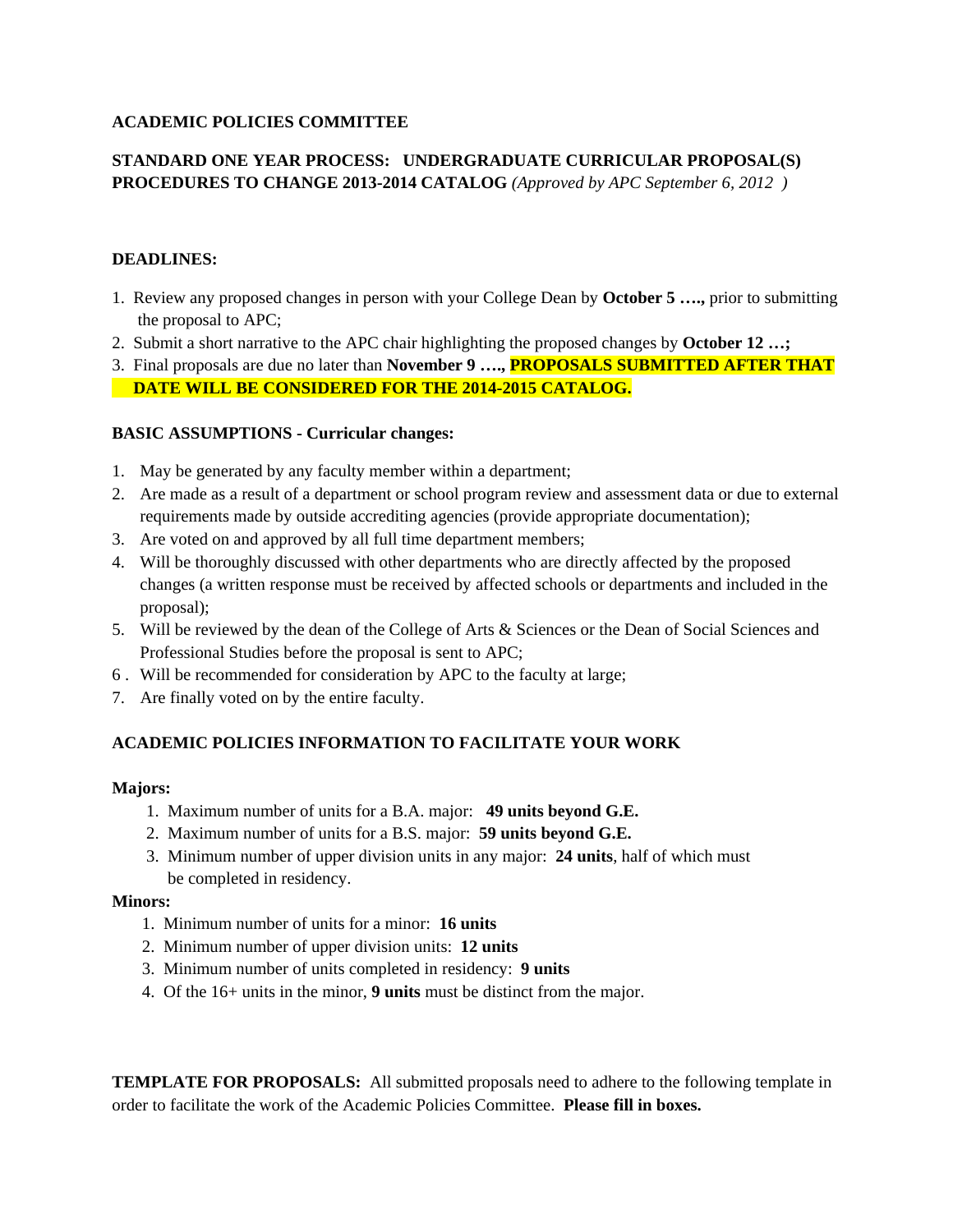## **NAME OF SCHOOL OR DEPARTMENT: Biology**

**ACTION ITEMS/SUBSTANTIVE CHANGES INCLUDE:** addition/deletion of courses, additions/deletions of a major, changes in degree requirements and changes in general education requirements.

## **I. List proposal(s) with a one line abstract (examples):**

Proposal I: To drop xx course from the xx major (concentration, minor), etc. Proposal II: To add xx course as a requirement to xx major (concentration, minor, etc.) Proposal III: To add or drop a major, minor, concentration, etc. Proposal IV: To add xx course to the General Education cluster…… Proposal V: To add a hybrid, online, or video conferencing course….

Proposal I: To drop BIO360 (Ecology) as a required course for the Biology – BA, Biology – BS, and Environmental Science majors, and the Environmental Biology and Organismal Biology minors. (- 3 units)

Proposal II: To add BIO363 (Conservation Ecology) as a required course for the Biology – BA, Biology – BS, and Environmental Science majors, and the Environmental Biology and Organismal Biology minors. (+ 3 units)

Proposal III: To drop BIO420 (Vertebrate Physiology) as a required course for the Biology – BA and Biology – BS majors. (- 3 units)

Proposal IV: To add BIO420 (Vertebrate Physiology) as an elective course for the Biology – BA and Biology – BS majors.  $(+ 3 \text{ units})$ 

Proposal V: To drop BIO310 (Botany) as a required course for the Biology – BA and Biology – BS majors, and the Environmental Biology and Organismal Biology minors. (- 3 units)

Proposal VI: To add BIO312 (Applied Plant Biology) as an elective course for the Biology – BA, Biology – BS, and Environmental Science majors, and the Environmental Biology and Organismal Biology minors. (+ 2 units)

Proposal VII: To drop BIO320 (Marine Vertebrate Zoology) as an elective course for the Biology – BA, Biology – BS, and Environmental Science majors, and the Environmental Biology and Organismal Biology minors. (- 3 units)

Proposal VIII: To add BIO323 (Introduction to Oceanography) as an elective course for the Biology – BA, Biology – BS, and Environmental Science majors, and the Environmental Biology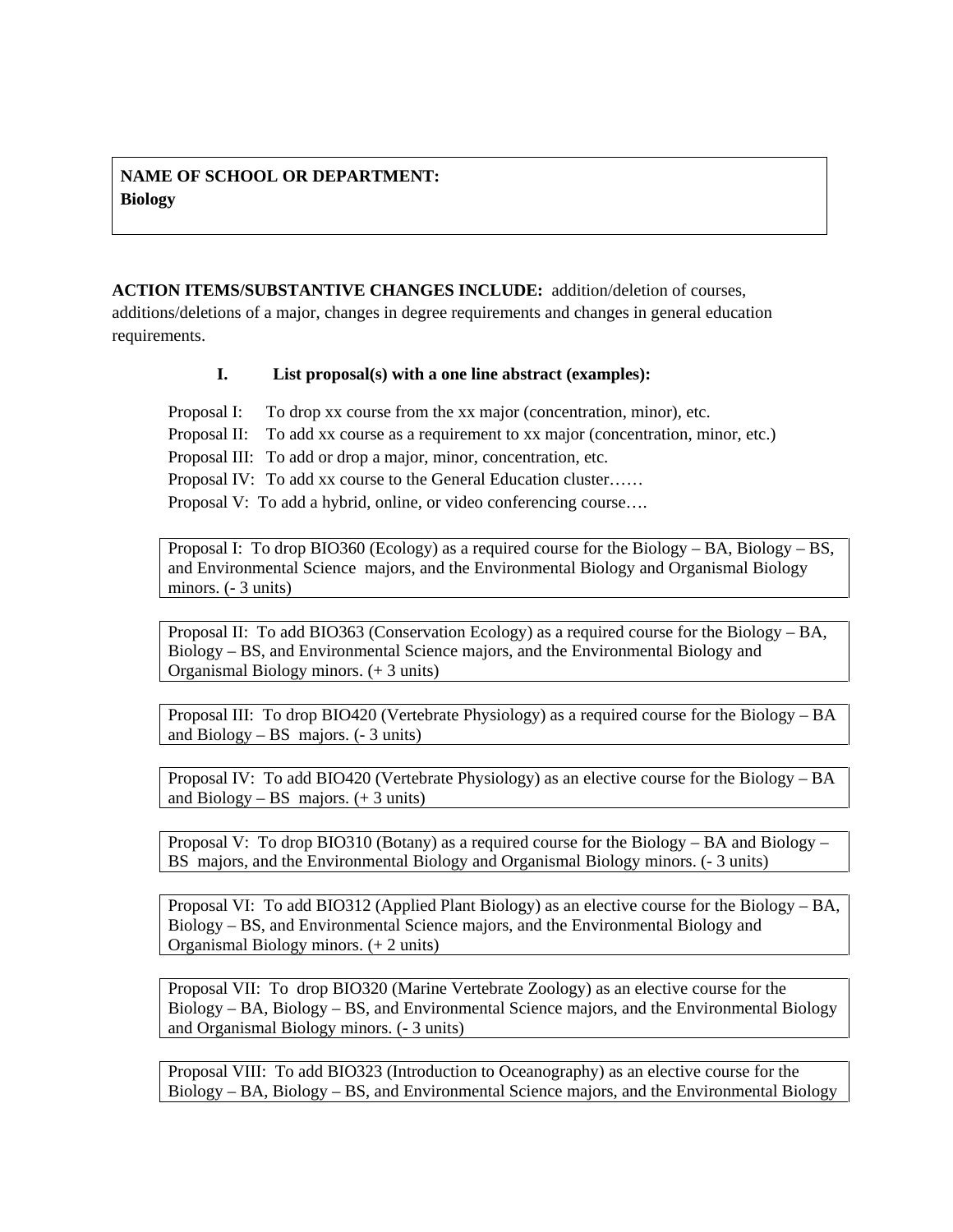and Organismal Biology minors. (+ 3 units)

Proposal IX: To drop BIO330 (Marine Invertebrate Zoology, 2 units) as an elective course for the Biology – BA, Biology – BS, and Environmental Science majors, and the Environmental Biology and Organismal Biology minors. (- 1 unit because every other year)

Proposal X: To add BIO333 (Marine Biology, 3 units) as an elective course for the Biology – BA, Biology – BS, and Environmental Science majors, and the Environmental Biology and Organismal Biology minors. (+ 1.5 units, because every other year)

Proposal XI: To drop BIO370 (Marine Plant & Microbial Life, 2 units) as an elective course for the Biology – BA, Biology – BS, and Environmental Science majors, and the Environmental Biology minor. (- 1 unit because every other year)

Proposal XII: To add BIO473 (Experimental Marine Ecology, 3 units) as an elective course for the Biology – BA, Biology – BS, and Environmental Science majors, and the Environmental Biology and Organismal Biology minors. (+ 1.5 units, because every other year)

Proposal XIII: To change the upper-division required courses from 21 units to 15 units, and the elective courses from 8-9 units to 12 units for the Biology – BA major, resulting in a decrease of 2-3 units in the major.

Proposal XIV: To change the upper-division required courses from 21 units to 15 units, and the elective courses from 10-11 units to 14 units for the Biology – BS major, resulting in a decrease of 3-4 units in the major.

**II. Rationale:** Each proposal needs thorough explanations as to why the change is being suggested. Please answer the following questions in your rationale and include other appropriate reasons in this section. All proposals must address the following questions including face to face, hybrid, online and videoconferencing courses. **FOR HYBRID, ONLINE, AND VIDEO COURSES, PLEASE , Please fill out the additional questions in the template attached at the end of this document :**

1. How has assessment data informed the proposed change and how recently has your department or school completed a program review? For example, have alumni, outside reviewers, etc., suggested improvements?

The Biology Department completed a program review in 2009. At that time, we made a change to all of our majors (Biology – BA/BS, Biology-Chemistry, Environmental Science) that has ramifications for this proposal. That change was to split BIO215 (Animal Biology), a required course, into two required courses: BIO211 (Ecological & Evolutionary Systems) and BIO212 (Organismal Biology). The rationale was to better prepare students in both of these crucial areas of Biology, and the change was based on our assessment data, which showed that students were deficient in their understanding of organismal biology. Because of this change, we now need to modify two upper-division courses: BIO360 (Ecology) and BIO310 (Botany). Our students are getting a much better background in ecology in BIO211 and plant biology in BIO212, such that the upper-division courses no longer need to teach the background content. Thus, we propose to significantly change the content of the upper-division courses. Instead of Botany, we will offer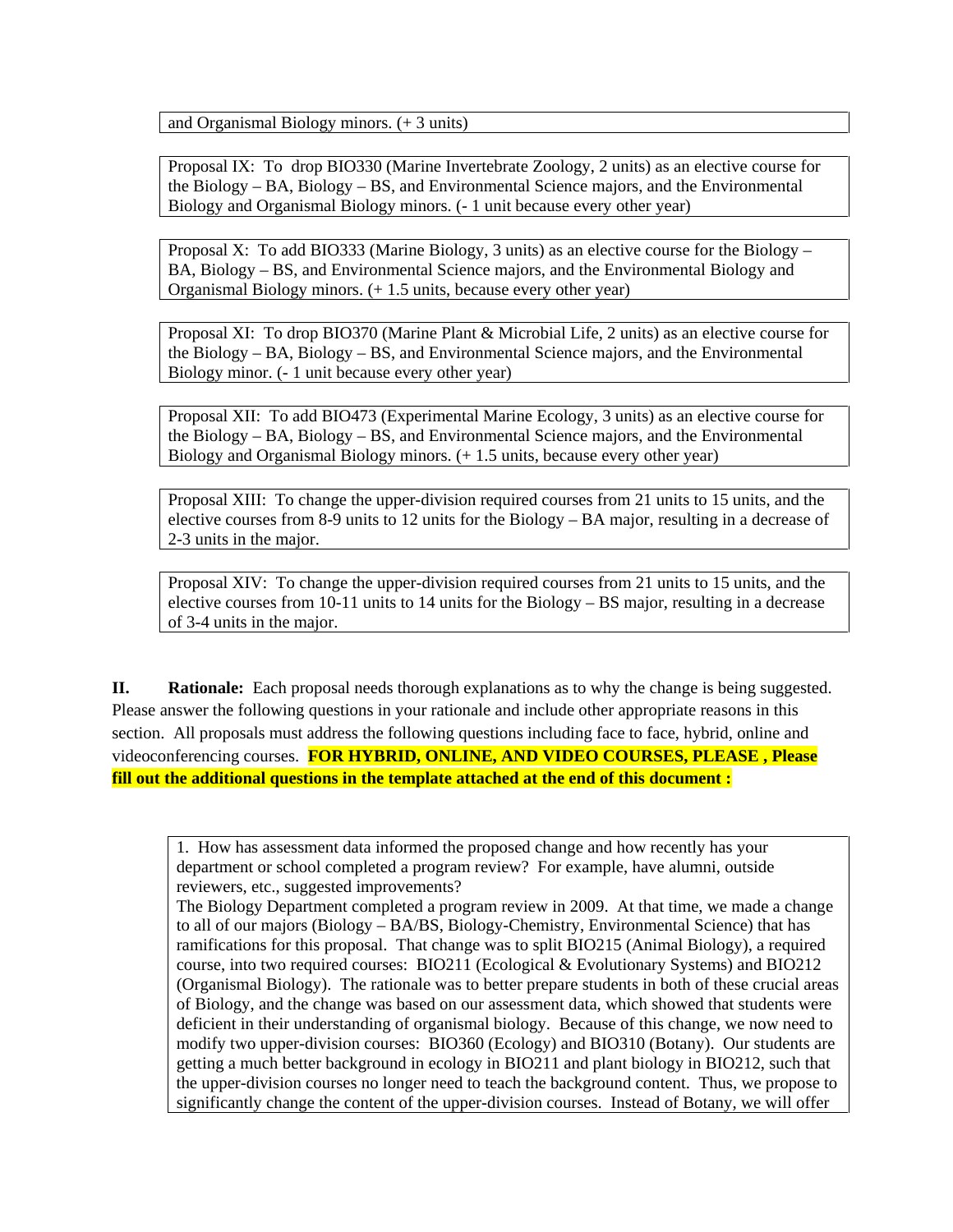BIO312 (Applied Plant Biology). This course will now be an elective instead of a requirement, since students are receiving the basic botany content in BIO212. Instead of Ecology, we will now offer BIO363 (Conservation Ecology), which will focus on conservation and sustainability. This course will still be required of Biology-BA/BS and Environmental Science majors, as these issues are crucial to modern biology.

In addition, we are significantly changing the content of all of our Marine Biology courses (BIO320, BIO330, BIO370). With the addition of a faculty member with a PhD in Marine Biology, Dr. Walter Cho, we discovered that our current courses do not reflect how modern Marine Biology is taught. This issue is described in more detail in the section describing what comparable institutions are doing.

Finally, we are proposing to change the structure of our Biology-BA/BS majors. We are decreasing the number of required courses, increasing the number of electives, and decreasing the size of the majors by 2-4 units. We are also removing the track system from our electives, whereby students had to take a certain amount of units in each track. These changes are being driven by both assessment and enrollment. First, three years of conducting senior exit interviews revealed that many students want more choice in their electives. They would also like to be able to do minors and to study abroad. Decreasing the number of required courses and the total number of units in the major will help with these issues. Second, the number of students who select Biology-BA/BS, Biology-Chemistry, or Environmental Science majors has been growing over the past 3 years. We are struggling to offer enough sections of required classes and electives in order for students to graduate in 4 years. Students are also complaining that they cannot take the electives they want; rather they are forced into certain electives based on which classes do not fill to capacity. This problem is contributing to the frustration we have documented in the more recent senior exit interviews. Again, reducing the number of required classes, increasing the number of electives, removing the track system, and decreasing the total number of units required in the Biology-BA/BS majors will give students more choice. Moreover, the size of these majors will still be similar to their size at comparator and aspirant institutions (see below).

2. What are comparable universities and colleges doing?

Marine Biology curriculum

We propose to change our Marine Biology curriculum from a series of survey courses (Marine Vertebrate Zoology, Marine Invertebrate Zoology, Marine Plant & Microbial Life) to a more comprehensive menu of courses (Introduction to Oceanography, Marine Biology, Experimental Marine Ecology). Instead of being exposed to a survey of marine life, students will study the broader context of ocean science as it relates to the biology of marine organisms. Moreover, students will have the option of doing research in marine biology via the Experimental Marine Ecology course.

A comparison of marine courses offered at our comparator and aspirant schools revealed current trends in marine science curricula (see Table I). This comparison showed that 81% of comparator and aspirant schools offer some type of marine course. The most popular course offered was marine biology (offered by 69% of institutions that offer a marine science course of some kind). Of these, 39% of the institutions offered a non-majors marine biology course for GE credit while 65% offered a marine biology course for credit within the major. Most institutions offered at least one marine course on-campus (91%) and 28% offered marine courses through an off-campus program (such as the Au Sable Institute or a field research station). Following a marine biology course, the next most popular marine courses offered are: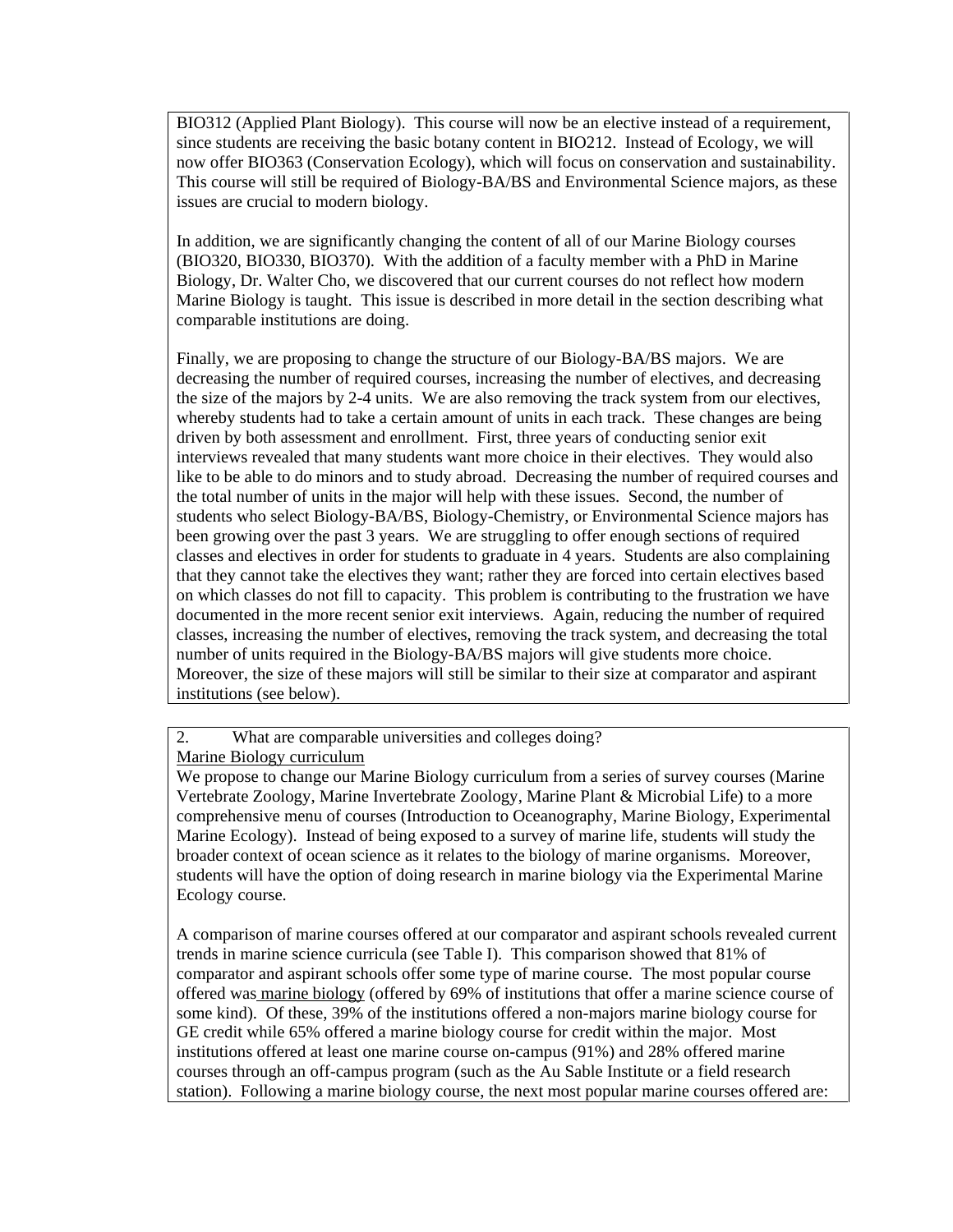oceanography (offered by 4 institutions on-campus), fish biology (offered by 3 institutions oncampus, 1 at an off-campus program), marine plants (offered by 2 institutions on-campus, 1 at an off-campus program), marine invertebrates (offered by 2 institutions at an off-campus program), and marine mammals (offered by 1 institutions on-campus, 1 offered at an off-campus program). In addition, five of the six schools that have a significant interest in marine science (as indicated by offering a concentration or major in marine biology and/or operating a field station) offer an oceanography class. A marine field research class is offered by 28% of the institutions, but the majority of these are offered through off-campus programs and only 2 schools offer this type of course on-campus.

Decrease of units in Biology-BA/BS majors

There is no standardized definition of a Biology BA vs. BS major. Most of our comparator and aspirant institutions, but not all, require more units of a Biology- BS major. Even with a 2-4 unit reduction, the size of these majors at PLNU is still similar to the range within our comparator and aspirant institutions (Table II). The newly structured Biology-BS will have 10 more required units than the newly structured Biology-BA. This difference includes 8 units of Physics, which is also required by many comparator schools, and 2 additional units of Biology electives.

3. Is the change related to stipulations imposed by outside accrediting agencies (addressing standards, etc.)? NO

4. How does the proposed change relate to the mission of the university? The learning outcomes for the majors will not change. These outcomes are still tied to the mission of the university.

5. How does the change accommodate the department or school's learning outcomes for the major, minor, concentration, etc.? For instance, does the change help balance out the curriculum, or does it fill in a missing gap that would help strengthen the program? Does it add breadth or depth, etc.?

As stated above, the learning outcomes for the majors will not change. The specific changes to the courses will, however, strengthen our curriculum. BIO363 will add sustainability and conservation issues to the Biology and Environmental Science majors. BIO312 will add to the breadth of our electives. BIO323/333/473 will bring our Marine Biology curriculum into alignment with modern Marine Biology.

6. What impact will it have on the size of the major, minor, etc.? The size of the Biology-BA will be reduced 2-3 units and the size of the Biology-BS will be reduced 3-4 units.

7. Will the change(s) be sustainable with human and financial resources? These changes will make it much easier to offer our students the courses they need with the faculty we currently have.

8. How does the proposal(s) address the PLNU strategic plan? We predict that by making these changes, we will not have to add sections of required courses in order for students to graduate in 4 years, which will obviously save PLNU money. We predict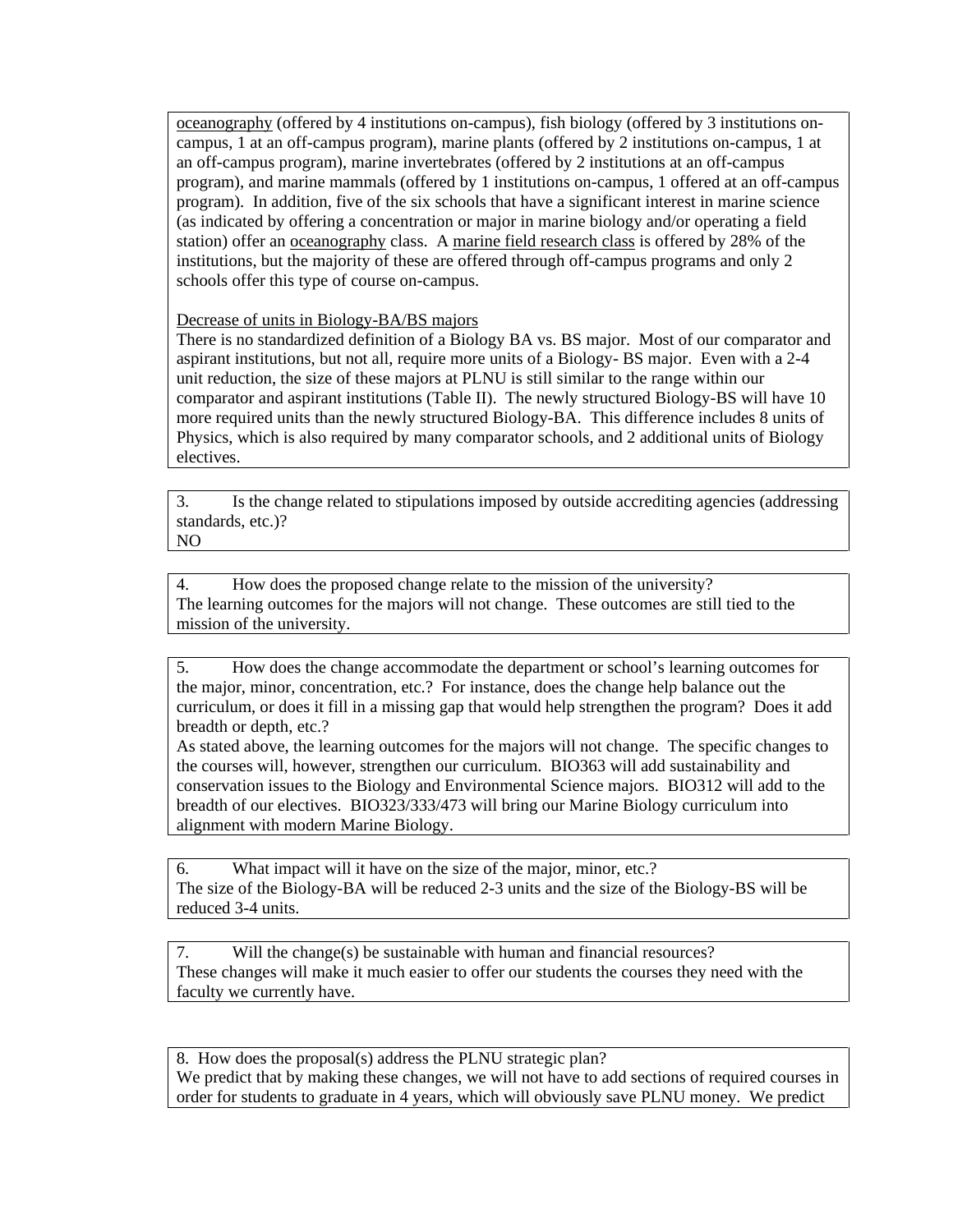that students will spread out between various elective options such that we can better fill the courses we are already offering. We predict that these changes will increase enrollment in lower enrollment elective courses due to removing course conflicts with previously required courses and generally creating more freedom of choice.

9. State other rationale that you deem appropriate.

Some of the required courses were at full capacity and class size was at the high end of what might be considered "small class size." Giving students the freedom to take elective courses that they are interested in and that best align with their career choices will allow us to keep class sizes reasonable.

**III. Tentative Syllabus/Course Learning Outcomes:** If you are proposing new courses, please include a tentative syllabus with course learning outcomes. This should not include textbooks, calendar, etc., but merely an idea of what the course content will include as well as what you hope the student will accomplish by the end of the course. **State at least four course learning outcomes (CLO's).** 

#### **Syllabus: BIO312 – Applied Plant Biology**

A study of plant structure, function, and phytochemistry through an examination of economically and culturally important plants, including plants used for medicine, food, energy, fiber, and building materials. Topics include environmental plant physiology, biotechnology, plant propagation, medicinal botany, and sustainable land use. Lecture, lab and fieldwork.

#### **Outcomes:**

Upon completion of the course, students will be able to…

1. …distinguish between 1) possible benefits to the plant and 2) possible uses by humans for any specific botanical structure or molecule.

2. …apply knowledge of specific botanical structures to explain the physiological function of those structures in an intact plant.

3. …compare and contrast plants and human in terms of physiological responses to common challenges, such as loss of water or obtaining nutrients.

4. …describe the roles of biotechnology, traditional plant breeding, and sustainable land use in meeting the needs (such as food and medicine) of a growing world population.

#### **Syllabus: BIO363 – Conservation Ecology**

An examination of the key concepts and issues at the intersection of conservation biology and ecology, including ethics, value of biodiversity, extinction vortices, habitat loss, fragmentation, overharvesting, invasive species, climate change, trophic cascades, pollution and dead zones, disease and human health, protected areas and poaching, biological corridors, restoration, economic valuation, community-based conservation, and sustainable development. The course will incorporate review of case studies, analysis of journal articles, exploration of local habitats and conservation issues, critique of current events, and development of an original field project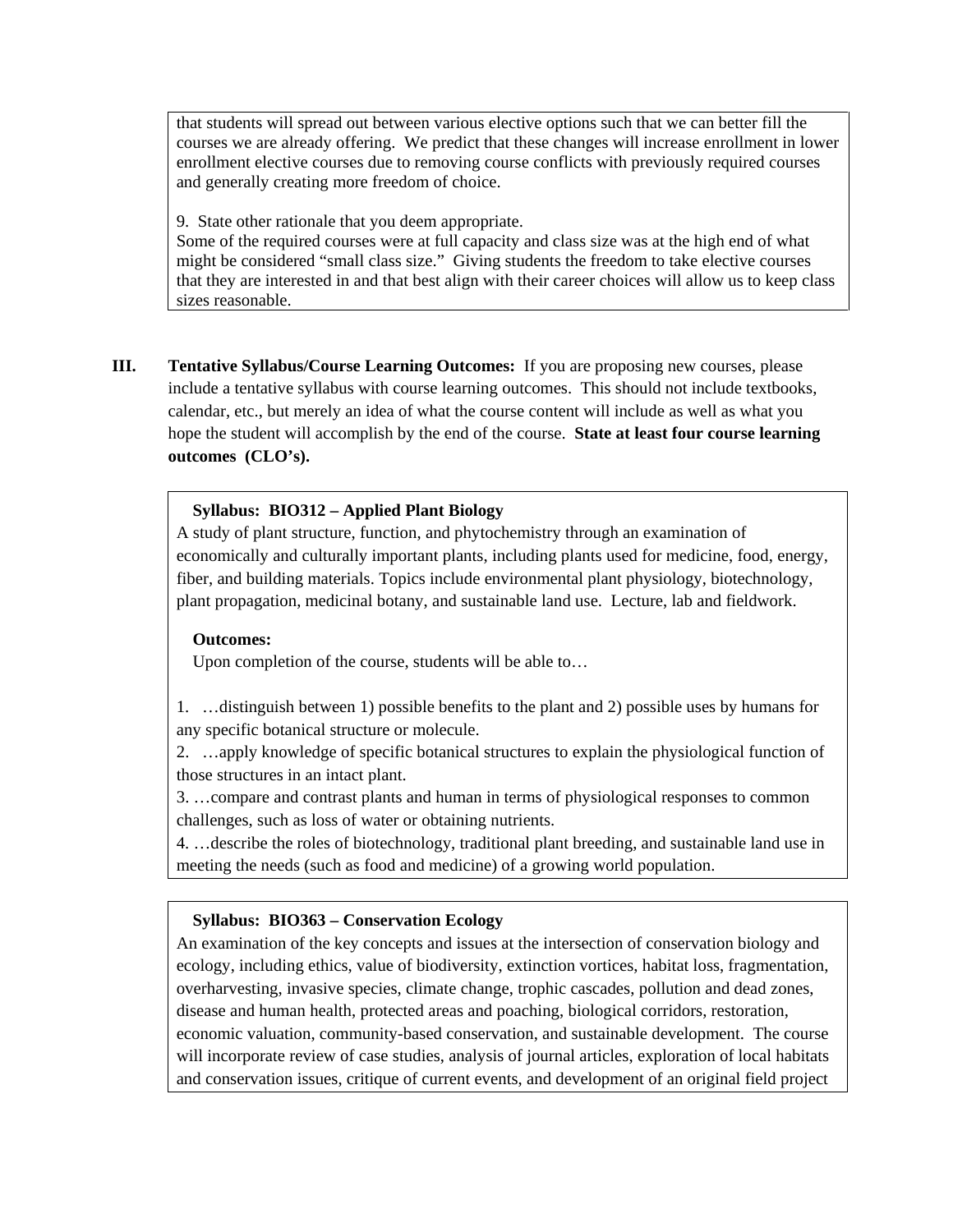that combines field techniques and literature review. Lecture, lab, and fieldwork.

## **Outcomes:**

Upon completion of the course, students will be able to:

1. ...explain the value of biodiversity and the role of conservation in relation to economics, sustainability, and ethical/spiritual considerations.

2. …recognize the forces at work to diminish biodiversity and predict the consequences of various scenarios based upon ecological principles and case studies.

3. …critically read and evaluate journal articles and current events from both technical and theoretical perspectives.

4. … recognize the environmental symptoms of habitat degradation and biodiversity loss from first hand observations (e.g., field trips).

5. …design an original field project that juxtaposes ecological and conservation issues and communicate the results and conclusions via written and oral presentations.

## **Syllabus: BIO323 – Introduction to Oceanography**

An introduction to the interdisciplinary study of the oceans, including a survey of geological, chemical, physical, and biological oceanography. Includes consideration of current research methods and exploration of marine systems. Lecture, lab, and fieldwork.

## **Outcomes:**

Upon completion of the course, students will be able to…

1. … analyze, evaluate, and apply the model of Plate Tectonics to the study of geological features of ocean basins.

2. … evaluate the effects of temperature, pressure, and salinity on the density, layering, and dynamics of the oceans.

- 3. … integrate and evaluate the general circulation of the atmosphere and oceans.
- 4. … analyze and assess the origin and effects of waves, tides, and ocean currents.
- 5. … examine and illustrate the characteristics of life in the oceans, including

photosynthesis, nutrient cycling, and organismal traits adapted specifically to the marine environment.

6. … analyze and evaluate the interactions and effects of the biological, physical, and chemical components of the oceans in the context of marine habitats.

- 7. … discuss ocean policy and analyze it from a scientific and social perspective.
- 8. … apply the methods of science to a problem involving the earth and environment.

## **Syllabus: BIO333 – Marine Biology**

The study of life in the oceans, including the ecology, structure, function, and adaptations of marine organisms to their environment. Lecture, lab and fieldwork.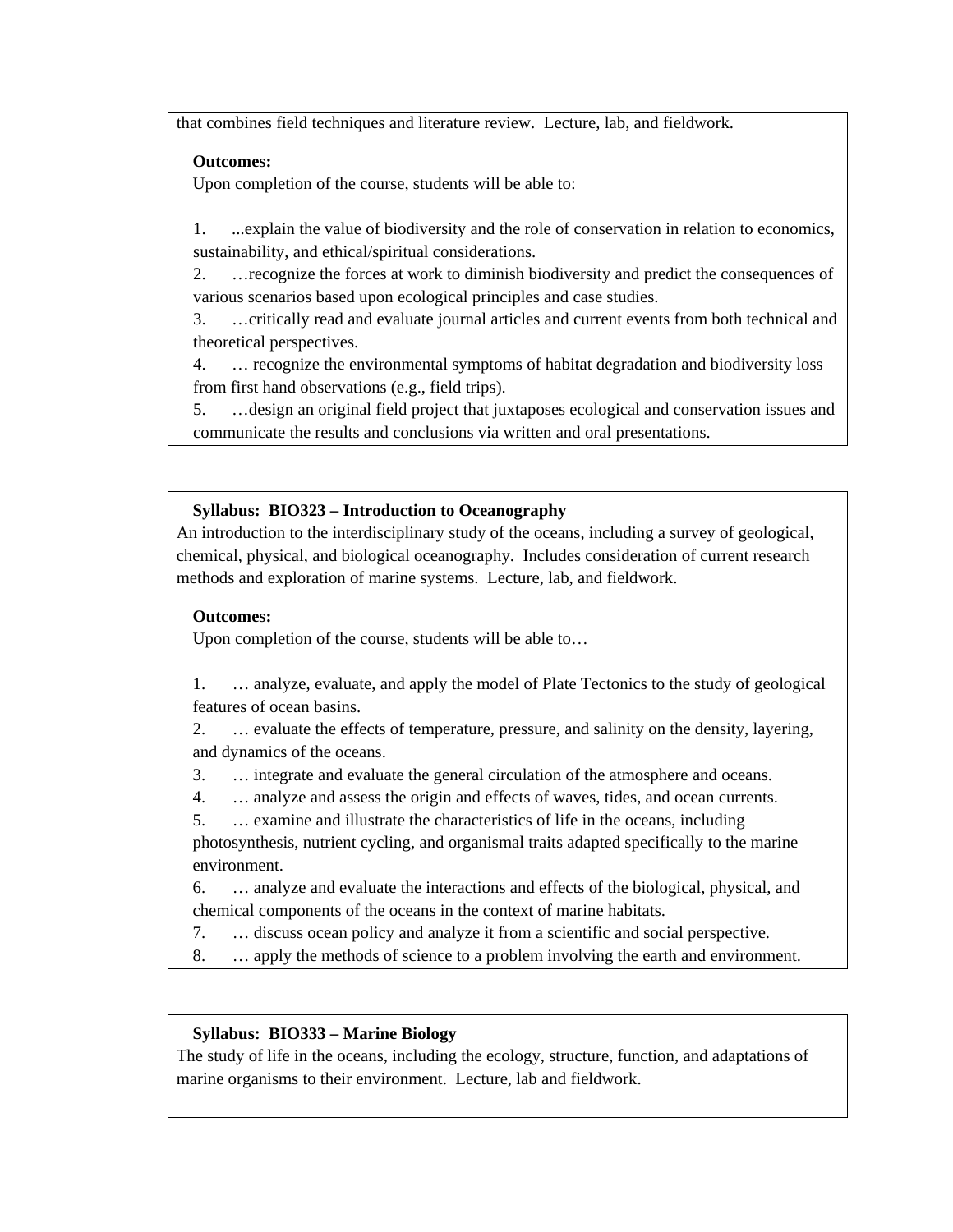#### **Outcomes:**

Upon completion of the course, students will be able to…

1. … define and explain the fundamental marine habitats and marine organisms.

2. … classify marine life based upon distinguishing characteristics and adaptations of multiple categories, including major taxonomic groups, major categories of aquatic life (plankton, nekton, benthos), and major biogeographic and habitat/depth patterns related to the physical characteristics of the ocean.

3. …identify the major anatomical and physiological adaptations of marine organisms to the physical, chemical, and geological conditions of marine environments.

4. …describe and interpret patterns of marine primary and secondary production, including energy flow in marine food webs, trophic structure, and the microbial loop.

5. … describe the interactions of marine organisms through processes such as growth, reproduction, competition, predation, and varied symbioses and understand how these behaviors and processes are influenced by the physical environment.

6. … describe the major marine community types, including their dominant habitat, community structure, and ecological characteristics.

7. … discuss current and potential anthropogenic impacts upon marine ecosystems and demonstrate informed judgments about the effects of human activities on the marine environment.

## **Syllabus: BIO473 – Experimental Marine Ecology**

A field-oriented course that explores aspects of marine ecology within the context of coastal communities, including ecological relationships within the marine environment, factors influencing community structure, and biogeography. A central component of the course will be an independent project with experimental design. Lecture, lab, and fieldwork.

## **Outcomes:**

Upon completion of the course, students will be able to…

1. … describe several major ecological processes that influence marine population dynamics and marine community structure, including current hypotheses regarding relationships between marine organisms and their environment, intra- and interspecific interactions, and biotic and abiotic factors that structure marine communities.

2. … identify and apply several metrics that can be used to describe populations and communities in nature.

3. … describe laboratory techniques for quantifying characteristics of marine sediments, water chemistry, and sampling techniques for planktonic and benthic habitats.

4. … develop a working knowledge of relevant research literature.

5. … design and conduct an original research project.

6. … develop experience with experimental techniques in marine ecology.

7. … organize, statistically analyze, and interpret field data and communicate your interpretations in written and oral form.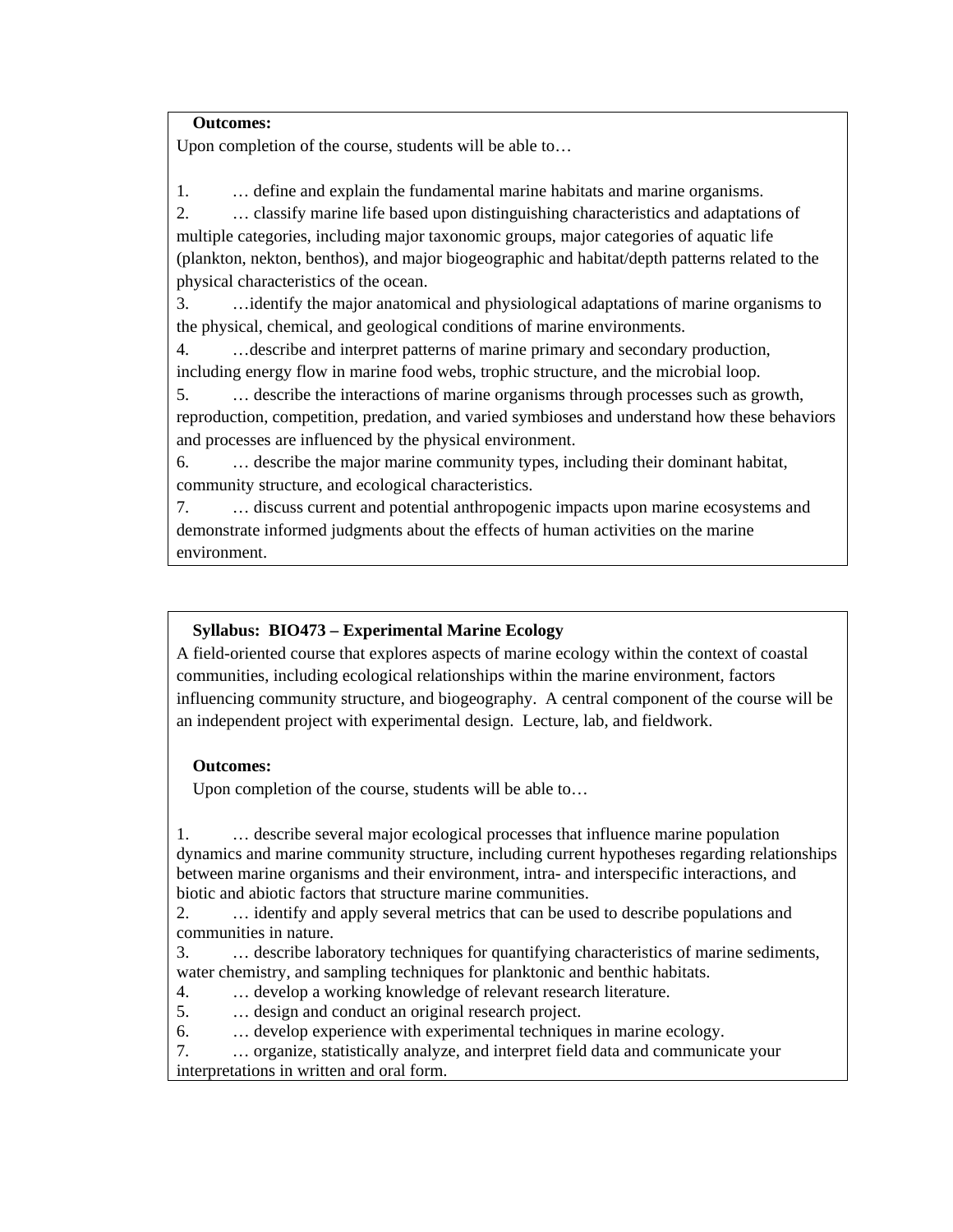## **IV. Catalog Copy:** What will these changes look like in the catalog?

- A. New Courses:
	- 1. If proposing to substitute new courses for old ones, list old and new course descriptions side by side. Please also highlight any changes in number of units or grade type.
	- 2. Keep in mind academic policies with regard to number of units for major, minors, etc. See resource section at the beginning of this template.

| Catalog Copy (Present)                                                                                                                                                                                                                                                                                                                                                                                  | Catalog Copy (New)                                                                                                                                                                                                                                                                                                                                                                                      |
|---------------------------------------------------------------------------------------------------------------------------------------------------------------------------------------------------------------------------------------------------------------------------------------------------------------------------------------------------------------------------------------------------------|---------------------------------------------------------------------------------------------------------------------------------------------------------------------------------------------------------------------------------------------------------------------------------------------------------------------------------------------------------------------------------------------------------|
| <b>BIOLOGY - BA</b><br>Lower-Division Requirements                                                                                                                                                                                                                                                                                                                                                      | <b>BIOLOGY - BA</b><br>Lower-Division Requirements                                                                                                                                                                                                                                                                                                                                                      |
| BIO 210 - Cell Biology and Biochemistry (GE) (4)<br>BIO 211 - Ecological and Evolutionary Systems (GE)<br>(4)<br>BIO 212 - Organismal Biology (3)<br>CHE 151 - General Chemistry Tutorial (1) *<br>CHE 152 - General Chemistry I (GE) (4)<br>CHE 153 - General Chemistry II (4)<br>CHE 294 - Organic Chemistry I (4)<br>MTH 144 - Calculus With Applications (GE) (4)<br>Total: 27-28 Units<br>Note(s): | BIO 210 - Cell Biology and Biochemistry (GE) (4)<br>BIO 211 - Ecological and Evolutionary Systems (GE)<br>(4)<br>BIO 212 - Organismal Biology (3)<br>CHE 151 - General Chemistry Tutorial (1) *<br>CHE 152 - General Chemistry I (GE) (4)<br>CHE 153 - General Chemistry II (4)<br>CHE 294 - Organic Chemistry I (4)<br>MTH 144 - Calculus With Applications (GE) (4)<br>Total: 27-28 Units<br>Note(s): |
| *Course can be waived.                                                                                                                                                                                                                                                                                                                                                                                  | *Course can be waived.                                                                                                                                                                                                                                                                                                                                                                                  |
| <b>Upper-Division Requirements</b><br>BIO 301 - Research Methodology (2)                                                                                                                                                                                                                                                                                                                                | <b>Upper-Division Requirements</b><br>BIO 301 - Research Methodology (2)                                                                                                                                                                                                                                                                                                                                |
| BIO 310 - General Botany (3)<br><b>BIO 345 - Genetics (4)</b><br>BIO 360 - Ecology (3)<br>BIO 380 - Molecular Biology (3)<br>BIO 420 - Vertebrate Physiology (3)                                                                                                                                                                                                                                        | <b>BIO 345 - Genetics (4)</b><br>BIO 363 - Conservation Ecology (3)<br>BIO 380 - Molecular Biology (3)                                                                                                                                                                                                                                                                                                  |
| BIO 497 - Biology Seminar (1)                                                                                                                                                                                                                                                                                                                                                                           | BIO 497 - Biology Seminar (1)                                                                                                                                                                                                                                                                                                                                                                           |
| MTH 362 - Calculus Based Statistics (2)                                                                                                                                                                                                                                                                                                                                                                 | MTH 362 - Calculus Based Statistics (2)                                                                                                                                                                                                                                                                                                                                                                 |
| Total: 21 Units                                                                                                                                                                                                                                                                                                                                                                                         | <b>Total: 15 Units</b>                                                                                                                                                                                                                                                                                                                                                                                  |
|                                                                                                                                                                                                                                                                                                                                                                                                         |                                                                                                                                                                                                                                                                                                                                                                                                         |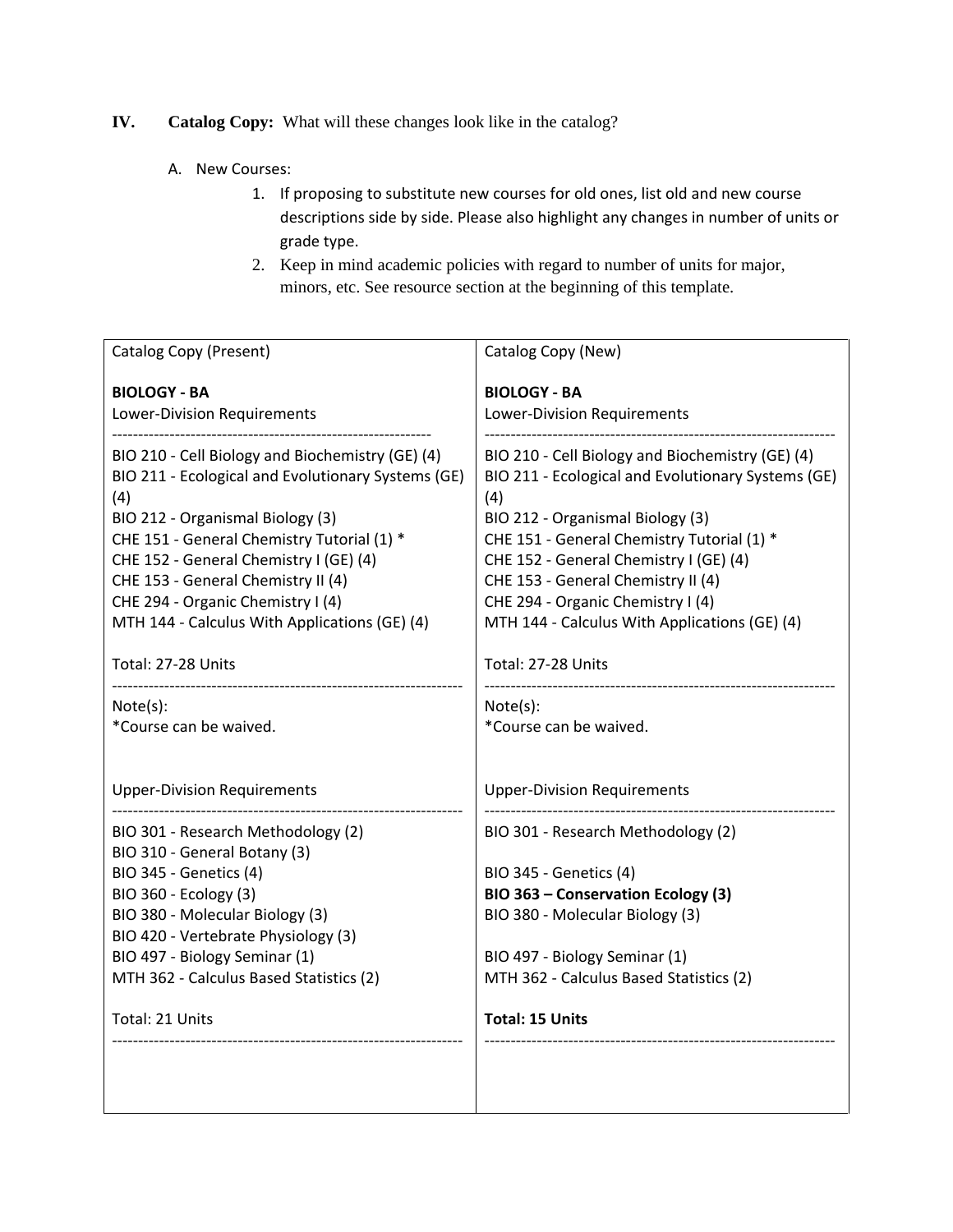| Complete one of the following three options         | Take a minimum of 12 units of electives from the |
|-----------------------------------------------------|--------------------------------------------------|
|                                                     | following options:                               |
| Track I - Organismal Emphasis                       |                                                  |
| Take Track I electives to a minimum of 8 units.     | BIO312 - Applied Plant Biology (2)               |
|                                                     | BIO 315 - Microbiology (3)                       |
| Track II - Cell and Molecular Emphasis              | BIO 323 - Introduction to Oceanography (3)       |
| Take Track II electives to a minimum of 9 units.    | BIO 325 - Insect Biology (3)                     |
|                                                     | BIO 333 - Marine Biology (3)                     |
| Track III - Individualized Emphasis                 | BIO 340 - Field Biology (2)                      |
|                                                     | BIO 350 - Advanced Cell Biology (3)              |
| Take one elective from Track I or one elective from | BIO 473 - Experimental Marine Ecology (3)        |
| Track II (minimum 3 units) plus a combination of    | BIO 390 - Immunology (3)                         |
| two upper-division, non-GE courses from inside or   | BIO 400 - Developmental Biology (3) BIO 410 -    |
| outside of Biology, approved by the department      | Vertebrate Biology (3)                           |
| chair.                                              | BIO420 - Vertebrate Physiology (3)               |
|                                                     | BIO 430 - Animal Behavior (3)                    |
| <b>Track I Electives</b>                            | BIO 450 - Advanced Biochemistry (4)              |
|                                                     | BIO 470 - Neuroscience (3)                       |
| BIO 315 - Microbiology (3)                          |                                                  |
| BIO 320 - Marine Vertebrate Zoology (3)             |                                                  |
| BIO 325 - Insect Biology (3)                        |                                                  |
| BIO 330 - Marine Invertebrate Zoology (2)           |                                                  |
| BIO 340 - Field Biology (2)                         |                                                  |
| BIO 370 - Marine Plant and Microbial Life (2)       |                                                  |
| BIO 410 - Vertebrate Biology (3)                    |                                                  |
| BIO 430 - Animal Behavior (3)                       |                                                  |
|                                                     |                                                  |
| <b>Track II Electives</b>                           |                                                  |
| BIO 315 - Microbiology (3)                          |                                                  |
| BIO 350 - Advanced Cell Biology (3)                 |                                                  |
| BIO 390 - Immunology (3)                            |                                                  |
| BIO 400 - Developmental Biology (3)                 |                                                  |
| BIO 450 - Advanced Biochemistry (4)                 |                                                  |
| BIO 470 - Neuroscience (3)                          |                                                  |
|                                                     |                                                  |
| Upper-division Elective Total: 8-9 Units            | <b>Upper-division Elective Total: 12 Units</b>   |
|                                                     |                                                  |
|                                                     |                                                  |
| Bachelor of Arts Total: 56-58 Units                 | Bachelor of Arts Total: 54-55 Units**            |
|                                                     | **12 units meet general education requirements.  |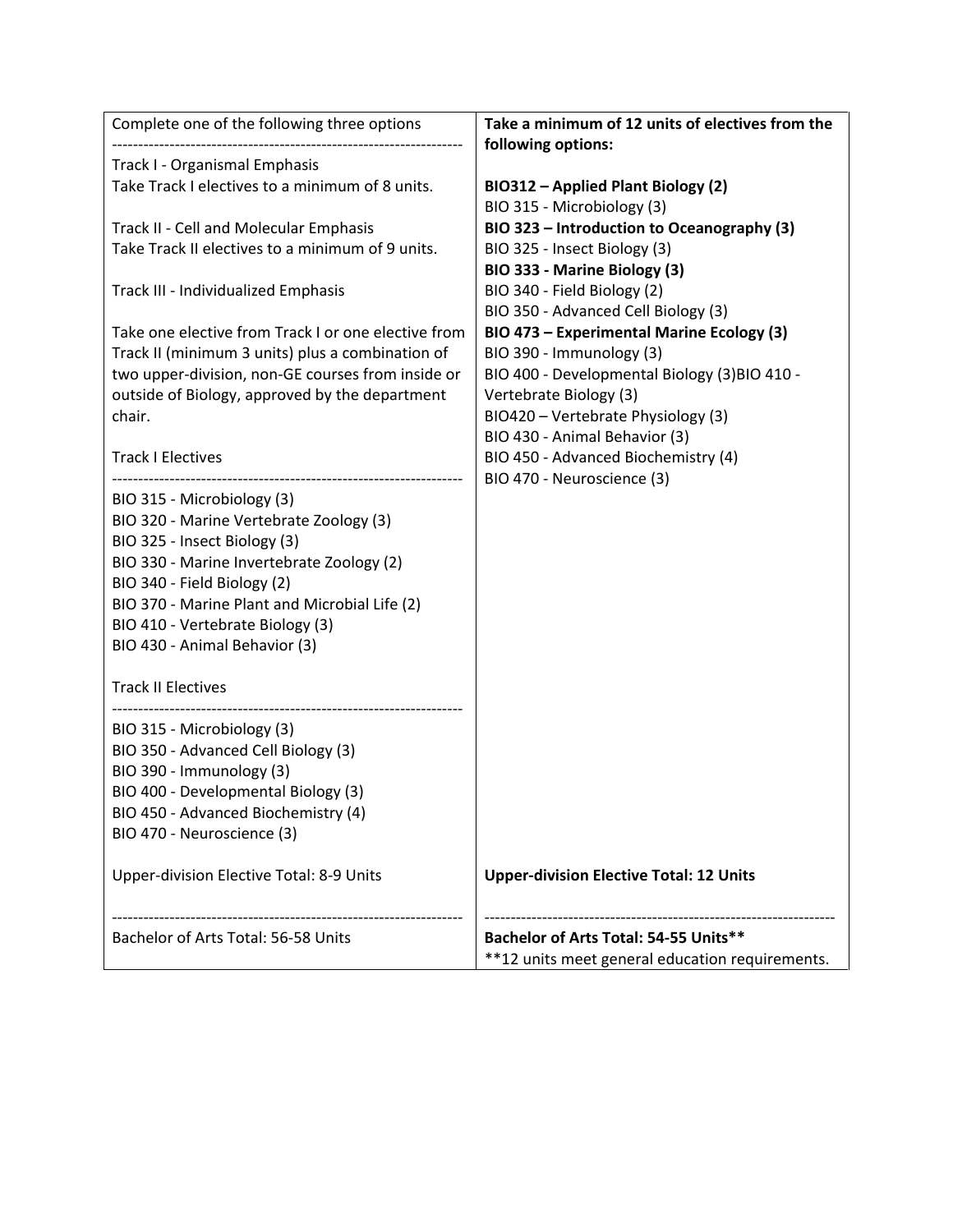| Catalog Copy (Present)                             | Catalog Copy (New)                                 |
|----------------------------------------------------|----------------------------------------------------|
| <b>BIOLOGY - BS</b>                                | <b>BIOLOGY - BS</b>                                |
|                                                    |                                                    |
| Lower-Division Requirements                        | <b>Lower-Division Requirements</b>                 |
|                                                    |                                                    |
| BIO 210 - Cell Biology and Biochemistry (GE) (4)   | BIO 210 - Cell Biology and Biochemistry (GE) (4)   |
| BIO 211 - Ecological and Evolutionary Systems (GE) | BIO 211 - Ecological and Evolutionary Systems (GE) |
| (4)                                                | (4)                                                |
| BIO 212 - Organismal Biology (3)                   | BIO 212 - Organismal Biology (3)                   |
| CHE 151 - General Chemistry Tutorial (1) *         | CHE 151 - General Chemistry Tutorial (1) *         |
| CHE 152 - General Chemistry I (GE) (4)             | CHE 152 - General Chemistry I (GE) (4)             |
| CHE 153 - General Chemistry II (4)                 | CHE 153 - General Chemistry II (4)                 |
| CHE 294 - Organic Chemistry I (4)                  | CHE 294 - Organic Chemistry I (4)                  |
| MTH 144 - Calculus With Applications (GE) (4)      | MTH 144 - Calculus With Applications (GE) (4)      |
| PHY 141 - General Physics I (GE) (4)               | PHY 141 - General Physics I (GE) (4)               |
| PHY 142 - General Physics II (GE) (4)              | PHY 142 - General Physics II (GE) (4)              |
|                                                    |                                                    |
| Total: 35-36 Units                                 | Total: 35-36 Units                                 |
| Note(s):                                           | Note(s):                                           |
| *Course can be waived.                             | *Course can be waived.                             |
|                                                    |                                                    |
| <b>Upper-Division Requirements</b>                 | <b>Upper-Division Requirements</b>                 |
|                                                    |                                                    |
| BIO 301 - Research Methodology (2)                 | BIO 301 - Research Methodology (2)                 |
| BIO 310 - General Botany (3)                       |                                                    |
| <b>BIO 345 - Genetics (4)</b>                      | <b>BIO 345 - Genetics (4)</b>                      |
| BIO 360 - Ecology (3)                              | BIO 363 - Conservation Ecology (3)                 |
| BIO 380 - Molecular Biology (3)                    | BIO 380 - Molecular Biology (3)                    |
| BIO 420 - Vertebrate Physiology (3)                |                                                    |
| BIO 497 - Biology Seminar (1)                      | BIO 497 - Biology Seminar (1)                      |
| MTH 362 - Calculus Based Statistics (2)            | MTH 362 - Calculus Based Statistics (2)            |
|                                                    |                                                    |
| Total: 21 Units                                    | Total: 15 Units                                    |
|                                                    |                                                    |
| Complete one of the following two options          | Take a minimum of 14 units of electives from the   |
|                                                    | following options:                                 |
|                                                    |                                                    |
| Track I: Organismal Emphasis                       | BIO312 - Applied Plant Biology (2)                 |
| Take three Track I electives and one Track II      | BIO 315 - Microbiology (3)                         |
| elective (minimum 10 units).                       | BIO 323 - Introduction to Oceanography (3)         |
|                                                    | BIO 325 - Insect Biology (3)                       |
| Track II: Cell and Molecular Emphasis              | BIO 333 - Marine Biology (3)                       |
| Take three Track II electives and one Track I      | BIO 340 - Field Biology (2)                        |
| elective (minimum 11 units).                       | BIO 350 - Advanced Cell Biology (3)                |
|                                                    | BIO 473 - Experimental Marine Ecology (3)          |
| <b>Track I Electives</b>                           | BIO 390 - Immunology (3)                           |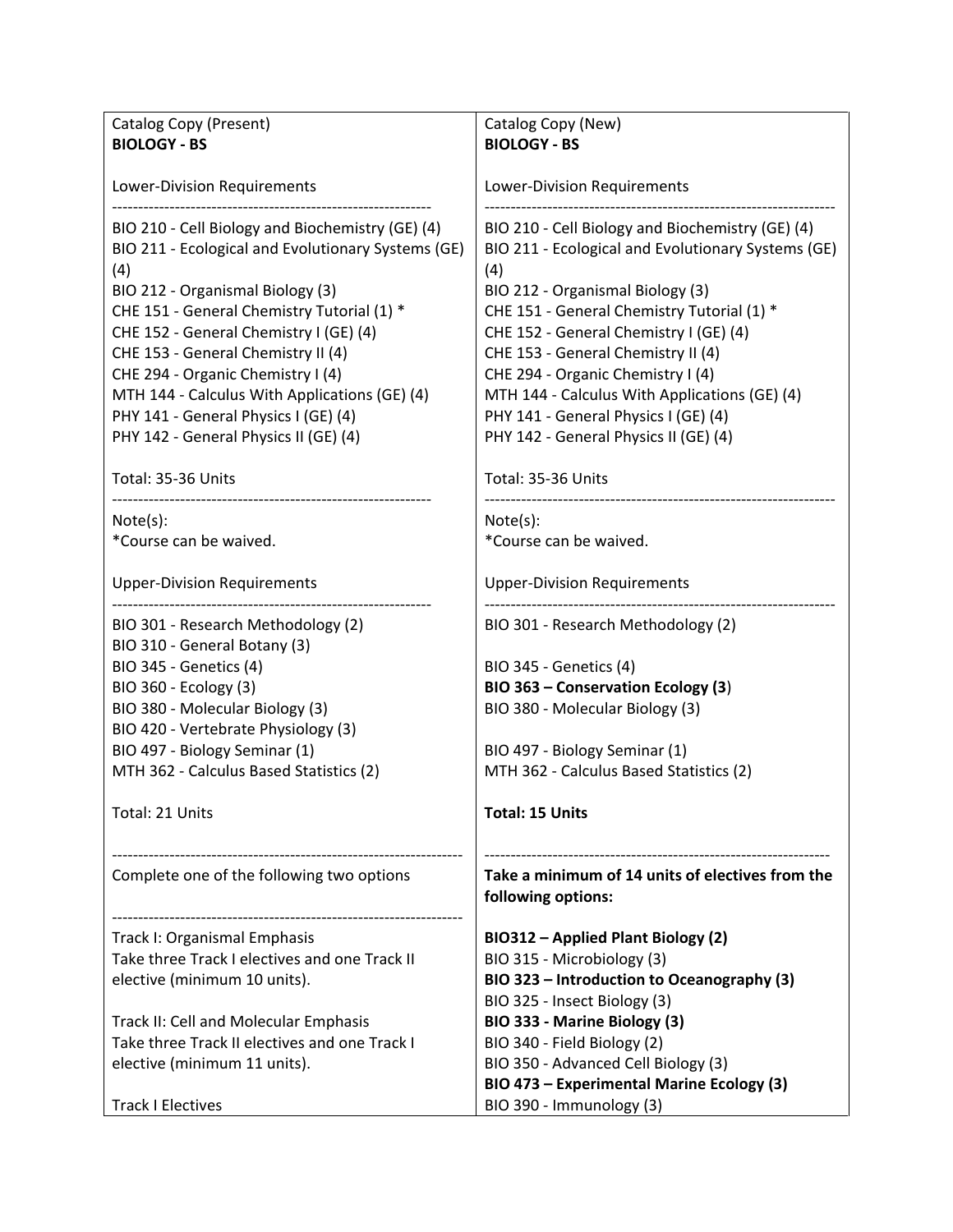|                                               | BIO 400 - Developmental Biology (3)                                                         |
|-----------------------------------------------|---------------------------------------------------------------------------------------------|
| BIO 315 - Microbiology (3)                    | BIO 410 - Vertebrate Biology (3)                                                            |
| BIO 320 - Marine Vertebrate Zoology (3)       | BIO420 - Vertebrate Physiology (3)                                                          |
| BIO 325 - Insect Biology (3)                  | BIO 430 - Animal Behavior (3)                                                               |
| BIO 330 - Marine Invertebrate Zoology (2)     | BIO 450 - Advanced Biochemistry (4)                                                         |
| BIO 340 - Field Biology (2)                   | BIO 470 - Neuroscience (3)                                                                  |
| BIO 370 - Marine Plant and Microbial Life (2) | BIO490 or BIO499 - Internship or Research (1-3)                                             |
| BIO 410 - Vertebrate Biology (3)              | Approved off-campus (1-4)                                                                   |
| BIO 430 - Animal Behavior (3)                 |                                                                                             |
| Approved off-campus (1-4) +                   |                                                                                             |
|                                               |                                                                                             |
| <b>Track II Electives</b>                     |                                                                                             |
|                                               |                                                                                             |
| BIO 315 - Microbiology (3)                    |                                                                                             |
| BIO 350 - Advanced Cell Biology (3)           |                                                                                             |
| BIO 390 - Immunology (3)                      |                                                                                             |
| BIO 400 - Developmental Biology (3)           |                                                                                             |
| BIO 450 - Advanced Biochemistry (4)           |                                                                                             |
| BIO 470 - Neuroscience (3)                    |                                                                                             |
| Approved off-campus (1-4)                     |                                                                                             |
|                                               |                                                                                             |
| Upper-division Elective Total: 10-11 Units    | <b>Upper-division Elective Total: 14 Units</b>                                              |
|                                               |                                                                                             |
| Bachelor of Science Total: 67-69 Units        | Bachelor of Science Total: 64-65 Units**<br>**12 units meet general education requirements. |

| Catalog Copy (Present)                       | Catalog Copy (New)                                     |
|----------------------------------------------|--------------------------------------------------------|
| <b>ENVIRONMENTAL SCIENCE - BS</b>            | <b>ENVIRONMENTAL SCIENCE - BS</b>                      |
|                                              |                                                        |
| Lower-Division Requirements                  | <b>Lower-Division Requirements</b>                     |
|                                              |                                                        |
| BIO 102 - Environment and People (GE) (4)    | BIO 102 - Environment and People (GE) (4)              |
| BIO 210 - Cell Biology and Biochemistry (GE) | BIO 210 - Cell Biology and Biochemistry (GE) (4)       |
| (4)                                          |                                                        |
| BIO 211 - Ecological and Evolutionary        | BIO 211 - Ecological and Evolutionary Systems (GE) (4) |
| Systems (GE) (4)                             |                                                        |
| BIO 212 - Organismal Biology (3)             | BIO 212 - Organismal Biology (3)                       |
| CHE 151 - General Chemistry Tutorial (1) *   | CHE 151 - General Chemistry Tutorial (1) *             |
| CHE 152 - General Chemistry I (GE) (4)       | CHE 152 - General Chemistry I (GE) (4)                 |
| CHE 153 - General Chemistry II (4)           | CHE 153 - General Chemistry II (4)                     |
| CHE 213 - Analytical Chemistry (3)           | CHE 213 - Analytical Chemistry (3)                     |
| CHE 294 - Organic Chemistry I (4)            | CHE 294 - Organic Chemistry I (4)                      |
| MTH 144 - Calculus With Applications (GE)    | MTH 144 - Calculus With Applications (GE) (4)          |
| (4)                                          |                                                        |
|                                              |                                                        |
|                                              |                                                        |
|                                              |                                                        |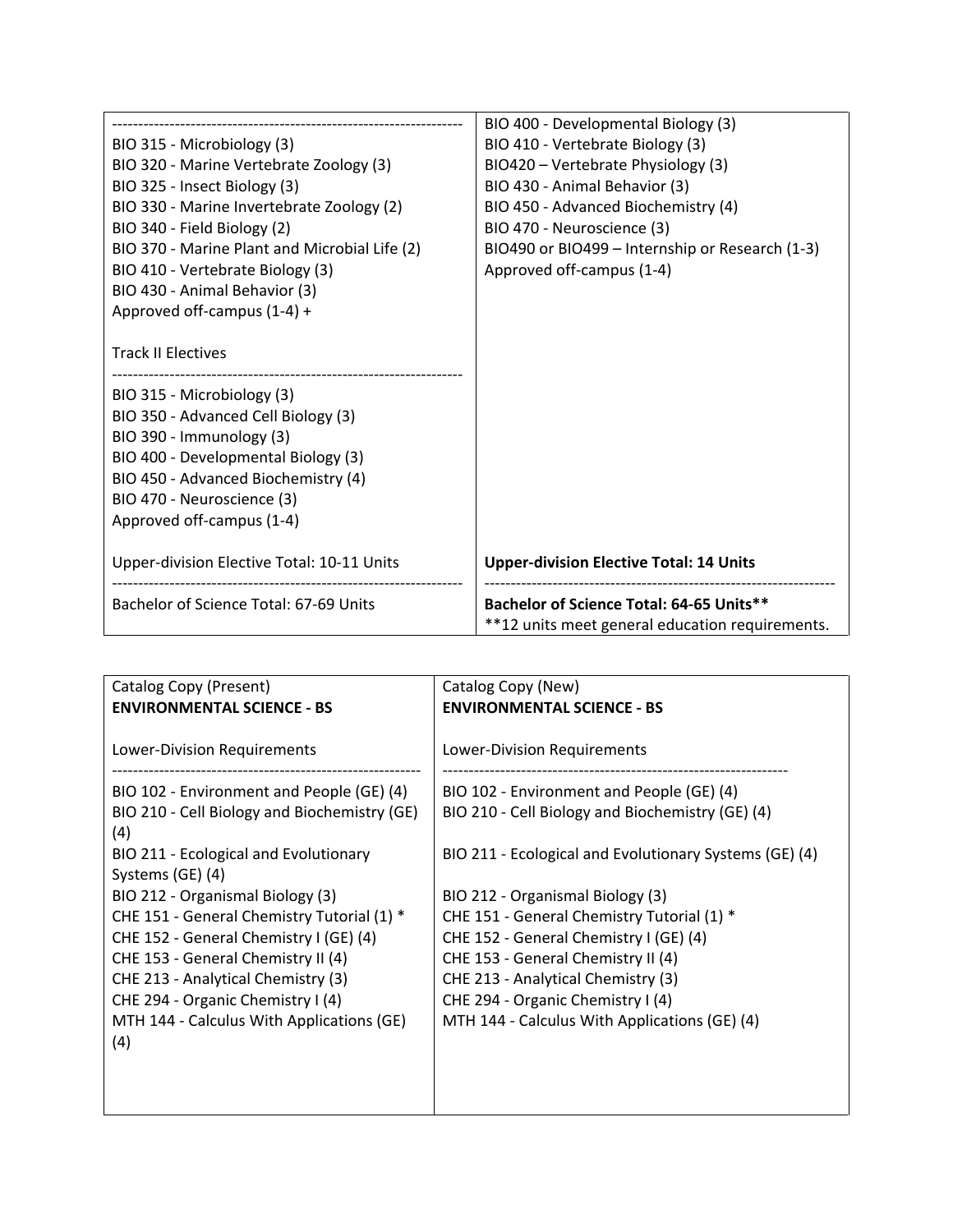| Choose one sequence: 8 Units                                                                  | Choose one sequence: 8 Units                                                                                       |
|-----------------------------------------------------------------------------------------------|--------------------------------------------------------------------------------------------------------------------|
| PHY 141 - General Physics I (GE) (4)                                                          | PHY 141 - General Physics I (GE) (4)                                                                               |
| PHY 142 - General Physics II (GE) (4)                                                         | PHY 142 - General Physics II (GE) (4)                                                                              |
| PHY 241 - University Physics I (GE) (4)                                                       | PHY 241 - University Physics I (GE) (4)                                                                            |
| PHY 242 - University Physics II (4)                                                           | PHY 242 - University Physics II (4)                                                                                |
| Choose one of three: 3 Units                                                                  | Choose one of three: 3 Units                                                                                       |
| ECO 101 - Principles of Economics I (GE) (3)<br>ECO 102 - Principles of Economics II (GE) (3) | ECO 101 - Principles of Economics I (GE) (3)<br>ECO 102 - Principles of Economics II (GE) (3)                      |
| SOC 201 - Cultural Anthropology (GE) (3)                                                      | SOC 201 - Cultural Anthropology (GE) (3)                                                                           |
| Total: 45-46 Units                                                                            | Total: 45-46 Units                                                                                                 |
| Note(s):                                                                                      | Note(s):                                                                                                           |
| *Course can be waived                                                                         | *Course can be waived                                                                                              |
| <b>Upper-Division Requirements</b>                                                            | <b>Upper-Division Requirements</b>                                                                                 |
| <b>BIO 345 - Genetics (4)</b>                                                                 | <b>BIO 345 - Genetics (4)</b>                                                                                      |
| BIO 360 - Ecology (3)<br>BIO 497 - Biology Seminar (1)                                        | BIO 363 - Conservation Ecology (3)<br>BIO 497 - Biology Seminar (1)                                                |
| CHE 370 - Instrumental Analysis (2)                                                           | CHE 370 - Instrumental Analysis (2)                                                                                |
| MTH 362 - Calculus Based Statistics (2)                                                       | MTH 362 - Calculus Based Statistics (2)                                                                            |
| Total: 12 Units                                                                               | Total: 12 Units                                                                                                    |
| Upper-Division Electives (14 units minimum)                                                   | Upper-Division Electives (14 units minimum)                                                                        |
| A minimum of 8 units of upper-division                                                        | A minimum of 8 units of upper-division electives are                                                               |
| electives are required from approved                                                          | required from approved environmental off-campus                                                                    |
| environmental off-campus programs. Both                                                       | programs. Both departmental chairs (Biology and                                                                    |
| departmental chairs (Biology and Chemistry)                                                   | Chemistry) or their designees are responsible for                                                                  |
| or their designees are responsible for<br>approving all off-campus courses. At least          | approving all off-campus courses. At least one-half of<br>upper-division units in the major must be taken at PLNU. |
| one-half of upper-division units in the major                                                 |                                                                                                                    |
| must be taken at PLNU.                                                                        |                                                                                                                    |
|                                                                                               |                                                                                                                    |
| Advanced Science Electives (8 units<br>minimum)                                               | Advanced Science Electives (8 units minimum)                                                                       |
| One or more approved off-campus                                                               | One or more approved off-campus environmental                                                                      |
| environmental course(s) may fulfill part or all                                               | course(s) may fulfill part or all of this requirement.                                                             |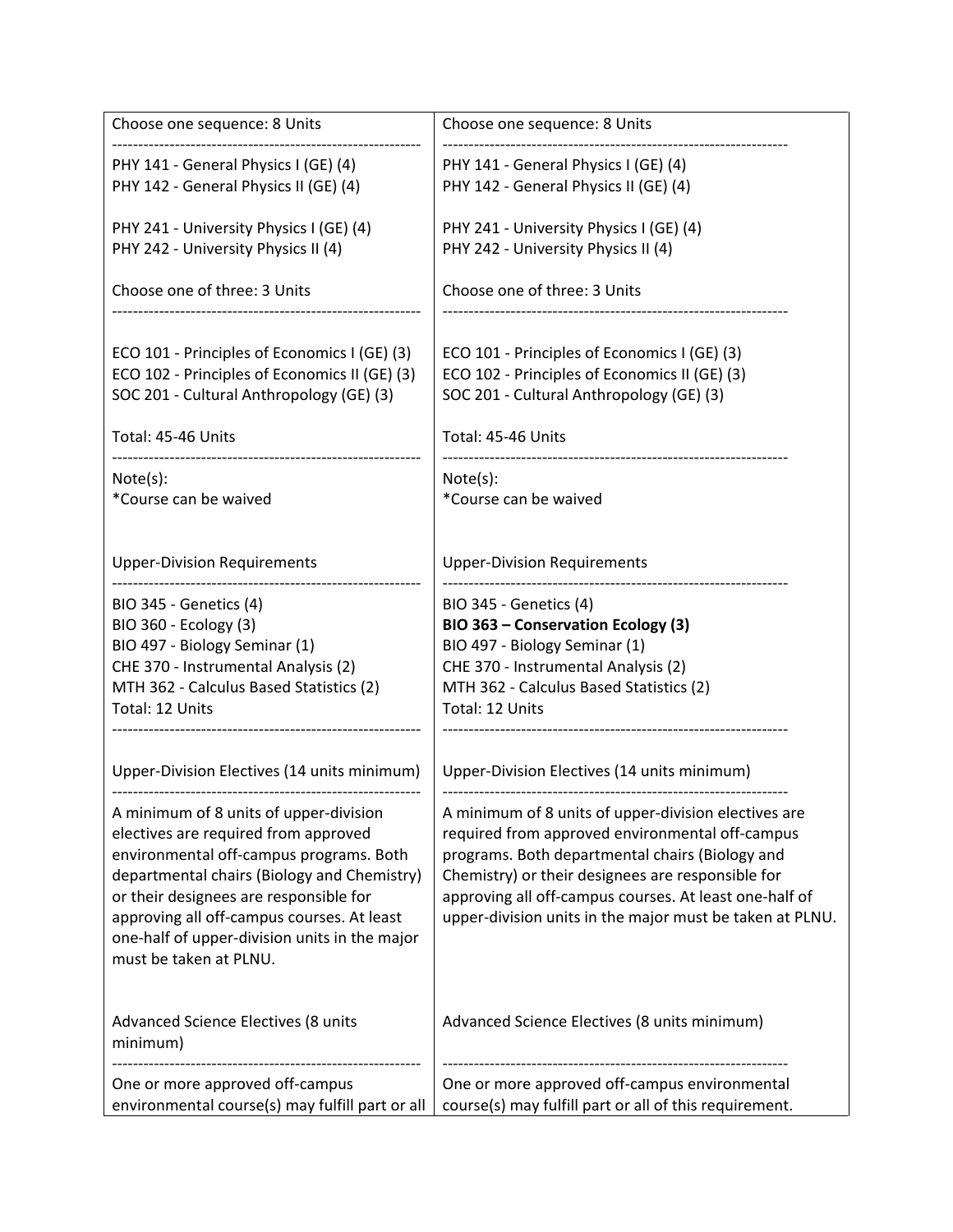| of this requirement.                                                                                                                                                                                                                                                                                                                                                                                                     |                                                                                                                                                                                                                                                                                                                                                                                                                   |
|--------------------------------------------------------------------------------------------------------------------------------------------------------------------------------------------------------------------------------------------------------------------------------------------------------------------------------------------------------------------------------------------------------------------------|-------------------------------------------------------------------------------------------------------------------------------------------------------------------------------------------------------------------------------------------------------------------------------------------------------------------------------------------------------------------------------------------------------------------|
| BIO 310 - General Botany (3)<br>BIO 315 - Microbiology (3)<br>BIO 320 - Marine Vertebrate Zoology (3)<br>BIO 325 - Insect Biology (3)<br>BIO 330 - Marine Invertebrate Zoology (2)<br>BIO 340 - Field Biology (2)<br>BIO 370 - Marine Plant and Microbial Life (2)<br>BIO 410 - Vertebrate Biology (3)<br>BIO 420 - Vertebrate Physiology (3)<br>BIO 430 - Animal Behavior (3)<br>BIO 450 - Advanced Biochemistry (4) OR | BIO 312 - Applied Plant Biology (2)<br>BIO 315 - Microbiology (3)<br>BIO 323 - Introduction to Oceanography (3)<br>BIO 325 - Insect Biology (3)<br>BIO 333 - Marine Biology (3)<br>BIO 340 - Field Biology (2)<br>BIO 473 - Experimental Marine Ecology (3)<br>BIO 410 - Vertebrate Biology (3)<br>BIO 420 - Vertebrate Physiology (3)<br>BIO 430 - Animal Behavior (3)<br>BIO 450 - Advanced Biochemistry (4) OR |
| CHE 450 - Advanced Biochemistry (4)<br>CHE 304 - Organic Chemistry II (4)<br>CHE 325 - Physical Chemistry I (5)<br>CHE 351 - Organic Qualitative Analysis (2)<br>CHE 466 - Advanced Inorganic Chemistry I (2)<br>CHE 468 - Advanced Inorganic Chemistry II<br>(2)                                                                                                                                                        | CHE 450 - Advanced Biochemistry (4)<br>CHE 304 - Organic Chemistry II (4)<br>CHE 325 - Physical Chemistry I (5)<br>CHE 351 - Organic Qualitative Analysis (2)<br>CHE 466 - Advanced Inorganic Chemistry I (2)<br>CHE 468 - Advanced Inorganic Chemistry II (2)                                                                                                                                                    |
| Other Related Electives (6 units minimum)                                                                                                                                                                                                                                                                                                                                                                                | Other Related Electives (6 units minimum)                                                                                                                                                                                                                                                                                                                                                                         |
| Students can customize their degree by<br>taking one course from each of the two<br>categories below. One or more approved<br>off-campus environmental course(s) may<br>fulfill part or all of this requirement.                                                                                                                                                                                                         | Students can customize their degree by taking one<br>course from each of the two categories below. One or<br>more approved off-campus environmental course(s) may<br>fulfill part or all of this requirement.                                                                                                                                                                                                     |
| Methodology:                                                                                                                                                                                                                                                                                                                                                                                                             | Methodology:                                                                                                                                                                                                                                                                                                                                                                                                      |
| BIO 301 - Research Methodology (2)<br>BIO 490 - Internship in Biology (1-3)<br>BIO 499 - Research in Biology (1-3)<br>CHE 490 - Internship in Chemistry (1-3)<br>CHE 499 - Research in Chemistry (1-2)                                                                                                                                                                                                                   | BIO 301 - Research Methodology (2)<br>BIO 490 - Internship in Biology (1-3)<br>BIO 499 - Research in Biology (1-3)<br>CHE 490 - Internship in Chemistry (1-3)<br>CHE 499 - Research in Chemistry (1-2)                                                                                                                                                                                                            |
| Public Policy and Stewardship:                                                                                                                                                                                                                                                                                                                                                                                           | Public Policy and Stewardship:                                                                                                                                                                                                                                                                                                                                                                                    |
| PHL 451 - Philosophy of Science (3)<br>POL 435 - Global Governance (4)<br>POL 441 - Issues in Public Policy (4)                                                                                                                                                                                                                                                                                                          | PHL 451 - Philosophy of Science (3)<br>POL 435 - Global Governance (4)<br>POL 441 - Issues in Public Policy (4)                                                                                                                                                                                                                                                                                                   |
| Upper-Division Elective Total: 26 Units                                                                                                                                                                                                                                                                                                                                                                                  | <b>Upper-Division Elective Total: 26 Units</b>                                                                                                                                                                                                                                                                                                                                                                    |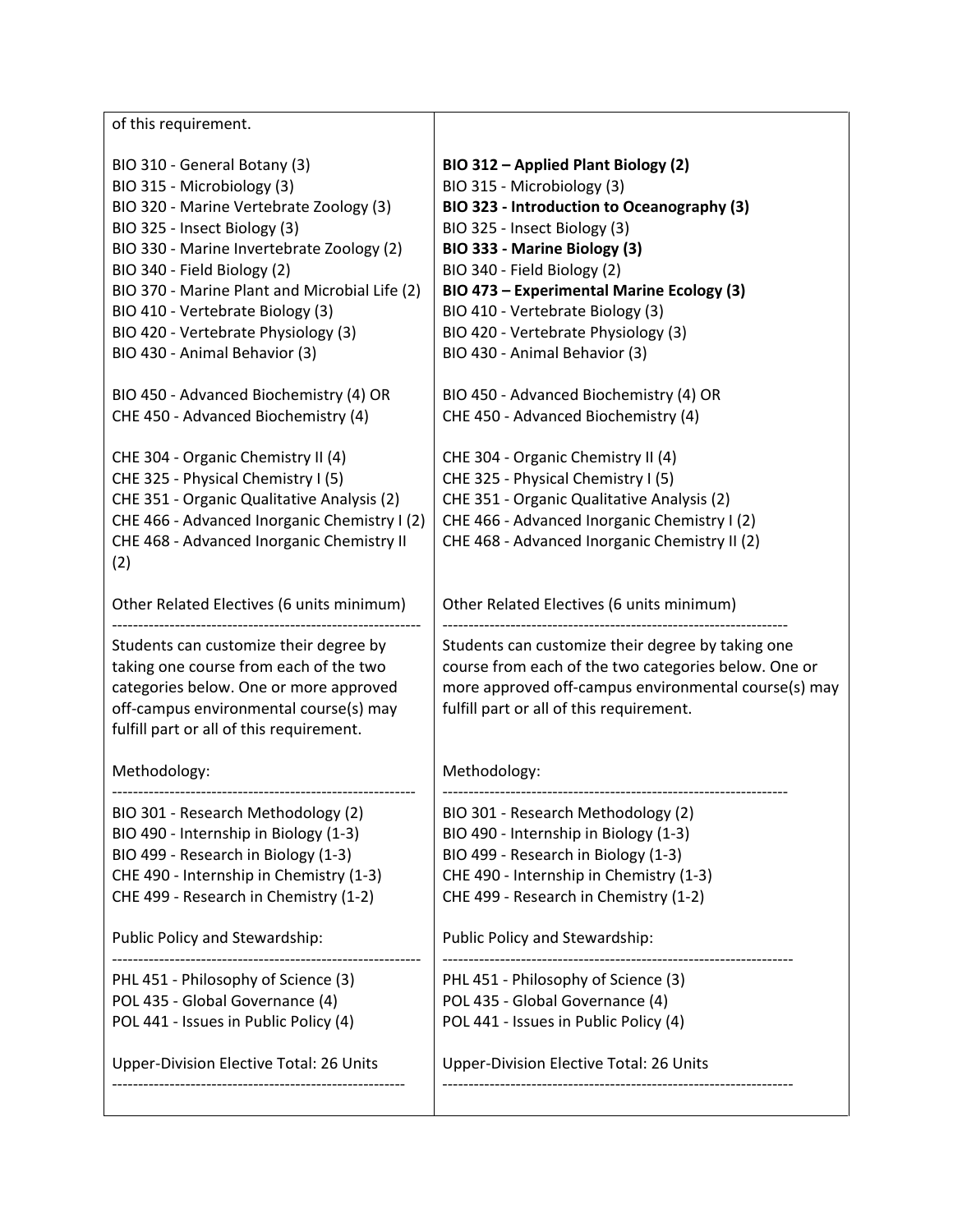| Bachelor of Science Total: 71 - 72 Units **        | Bachelor of Science Total: 71 - 72 Units **     |
|----------------------------------------------------|-------------------------------------------------|
| **15 units meet general education<br>requirements. | **15 units meet general education requirements. |

| Catalog Copy (Present)<br><b>ENVIRONMENTAL BIOLOGY MINOR</b>                                                                    | Catalog Copy (New)<br><b>ENVIRONMENTAL BIOLOGY MINOR</b>                                                                                     |
|---------------------------------------------------------------------------------------------------------------------------------|----------------------------------------------------------------------------------------------------------------------------------------------|
| Required                                                                                                                        | Required                                                                                                                                     |
| BIO 102 - Environment and People (GE) (4)<br>BIO 211 - Ecological and Evolutionary Systems (GE)<br>(4)<br>BIO 360 - Ecology (3) | BIO 102 - Environment and People (GE) (4)<br>BIO 211 - Ecological and Evolutionary Systems (GE)<br>(4)<br>BIO 363 - Conservation Ecology (3) |
| CHE 101 - Chemistry and Society (GE) (4)<br>OR                                                                                  | CHE 101 - Chemistry and Society (GE) (4)<br>OR                                                                                               |
| CHE 151 - General Chemistry Tutorial (1) *<br><b>AND</b>                                                                        | CHE 151 - General Chemistry Tutorial (1) *<br><b>AND</b>                                                                                     |
| CHE 152 - General Chemistry I (GE) (4)                                                                                          | CHE 152 - General Chemistry I (GE) (4)                                                                                                       |
| Total: 15-16 Units                                                                                                              | Total: 15-16 Units                                                                                                                           |
| Note(s):<br>*Course can be waived.                                                                                              | Note(s):<br>*Course can be waived.                                                                                                           |
| <b>Upper-Division Requirements</b>                                                                                              | <b>Upper-Division Requirements</b>                                                                                                           |
| Approved electives (5)**<br>One approved off-campus field-immersion course<br>(4)                                               | Approved electives (5)**<br>One approved off-campus field-immersion course<br>(4)                                                            |
| Total: 9 Units                                                                                                                  | Total: 9 Units                                                                                                                               |
| Note(s):                                                                                                                        | Note(s):                                                                                                                                     |
| ** Approved electives include the following:                                                                                    | ** Approved electives include the following:                                                                                                 |
| BIO 310, BIO 320, BIO 325, BIO 330, BIO 340,<br>BIO 370, BIO 410, and BIO 430                                                   | BIO 312(2), BIO 323(3), BIO 325(3), BIO 333(3),<br>BIO 340(2), BIO 473(3), BIO 410(3), and BIO 430(3)                                        |
|                                                                                                                                 | Total: 24 Units ***                                                                                                                          |
|                                                                                                                                 | ***8 units meet general education requirements.                                                                                              |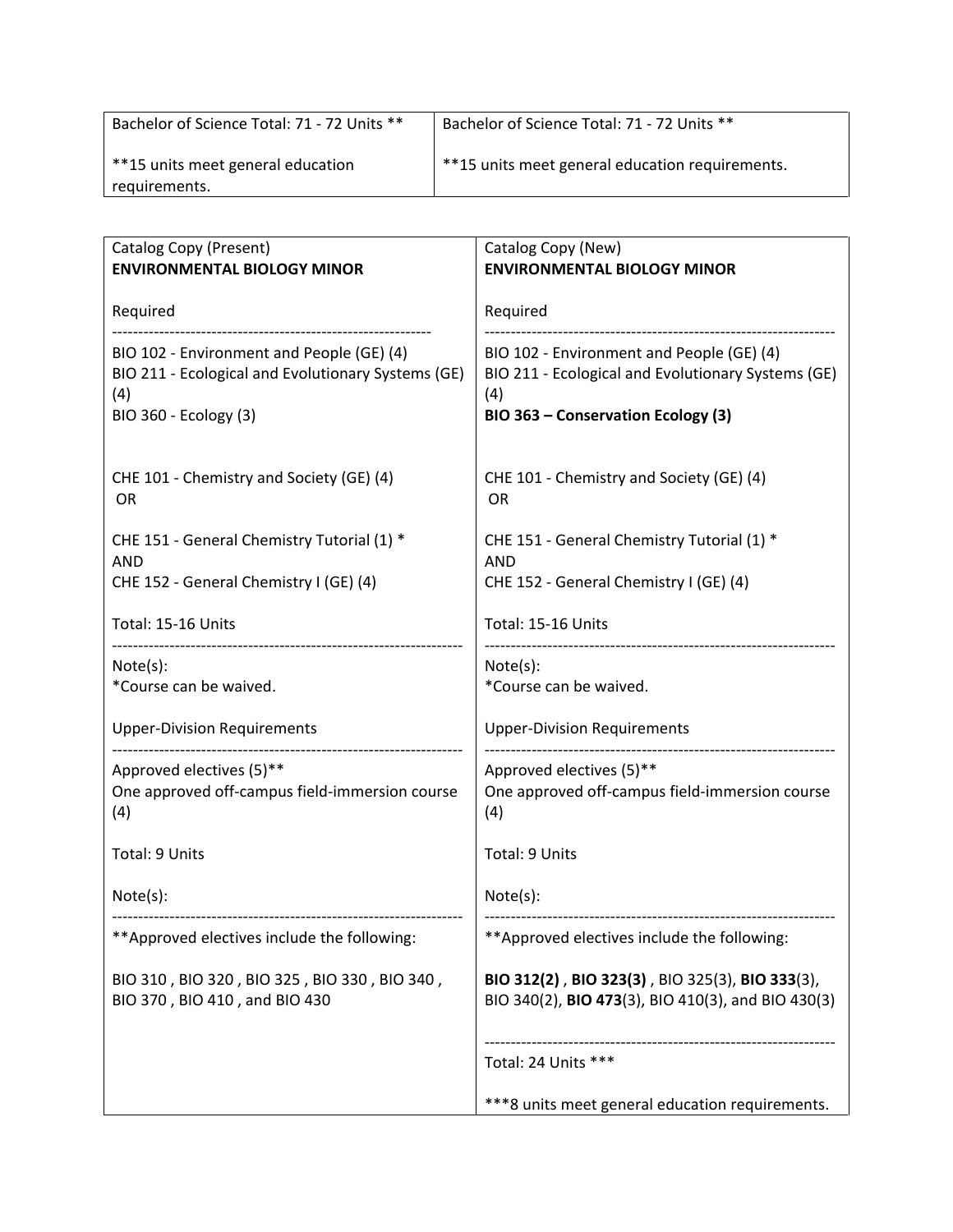| Catalog Copy (Present)<br><b>ORGANISMAL BIOLOGY MINOR</b>                                                     | Catalog Copy (New)<br><b>ORGANISMAL BIOLOGY MINOR</b>                                                         |
|---------------------------------------------------------------------------------------------------------------|---------------------------------------------------------------------------------------------------------------|
| Required                                                                                                      | Required                                                                                                      |
| BIO 210 - Cell Biology and Biochemistry (GE) (4)<br>BIO 211 - Ecological and Evolutionary Systems (GE)<br>(4) | BIO 210 - Cell Biology and Biochemistry (GE) (4)<br>BIO 211 - Ecological and Evolutionary Systems (GE)<br>(4) |
| BIO 212 - Organismal Biology (3)                                                                              | BIO 212 - Organismal Biology (3)                                                                              |
| BIO 360 - Ecology (3)                                                                                         | BIO 363 - Conservation Ecology (3)                                                                            |
| Nine units from the following electives:                                                                      | Nine units from the following electives:                                                                      |
| BIO 310 - General Botany (3)                                                                                  | BIO 312 – Applied Plant Biology (2)                                                                           |
| BIO 315 - Microbiology (3)                                                                                    | BIO 315 - Microbiology (3)                                                                                    |
| BIO 320 - Marine Vertebrate Zoology (3)                                                                       | BIO 323 - Introduction to Oceanography (3)                                                                    |
| BIO 325 - Insect Biology (3)                                                                                  | BIO 325 - Insect Biology (3)                                                                                  |
| BIO 330 - Marine Invertebrate Zoology (2)                                                                     | BIO 333 - Marine Biology (3)                                                                                  |
| BIO 340 - Field Biology (2)                                                                                   | BIO 340 - Field Biology (2)                                                                                   |
|                                                                                                               | BIO 473 - Experimental Marine Ecology (3)                                                                     |
| BIO 410 - Vertebrate Biology (3)                                                                              | BIO 410 - Vertebrate Biology (3)                                                                              |
| BIO 420 - Vertebrate Physiology (3)                                                                           | BIO 420 - Vertebrate Physiology (3)                                                                           |
| BIO 430 - Animal Behavior (3)                                                                                 | BIO 430 - Animal Behavior (3)                                                                                 |
| Total: 23 Units                                                                                               | Total: 23 Units*<br>*4 units meet general education requirements.                                             |

| Old Descriptions                                       | New Descriptions                                  |
|--------------------------------------------------------|---------------------------------------------------|
| BIO 310 - General Botany (3)                           | BIO 312 – Applied Plant Biology (2)               |
| Principles of plant structure, function and diversity. | A study of plant structure, function, and         |
| Lecture and lab. Offered every year.                   | phytochemistry through an examination of          |
| Prerequisite(s): BIO 210 or BIO 105 or consent of      | economically and culturally important plants,     |
| instructor.                                            | including plants used for medicine, food, energy, |
| Recommended: MTH 203 or MTH 362.                       | fiber, and building materials. Topics include     |
|                                                        | environmental plant physiology, biotechnology,    |
|                                                        | plant propagation, medicinal botany, and          |
|                                                        | sustainable land use. Lecture, lab and fieldwork. |
|                                                        | Offered every year.                               |
|                                                        | Prerequisite or Corequisite: BIO 212.             |
|                                                        |                                                   |
|                                                        |                                                   |
|                                                        |                                                   |
|                                                        |                                                   |
|                                                        |                                                   |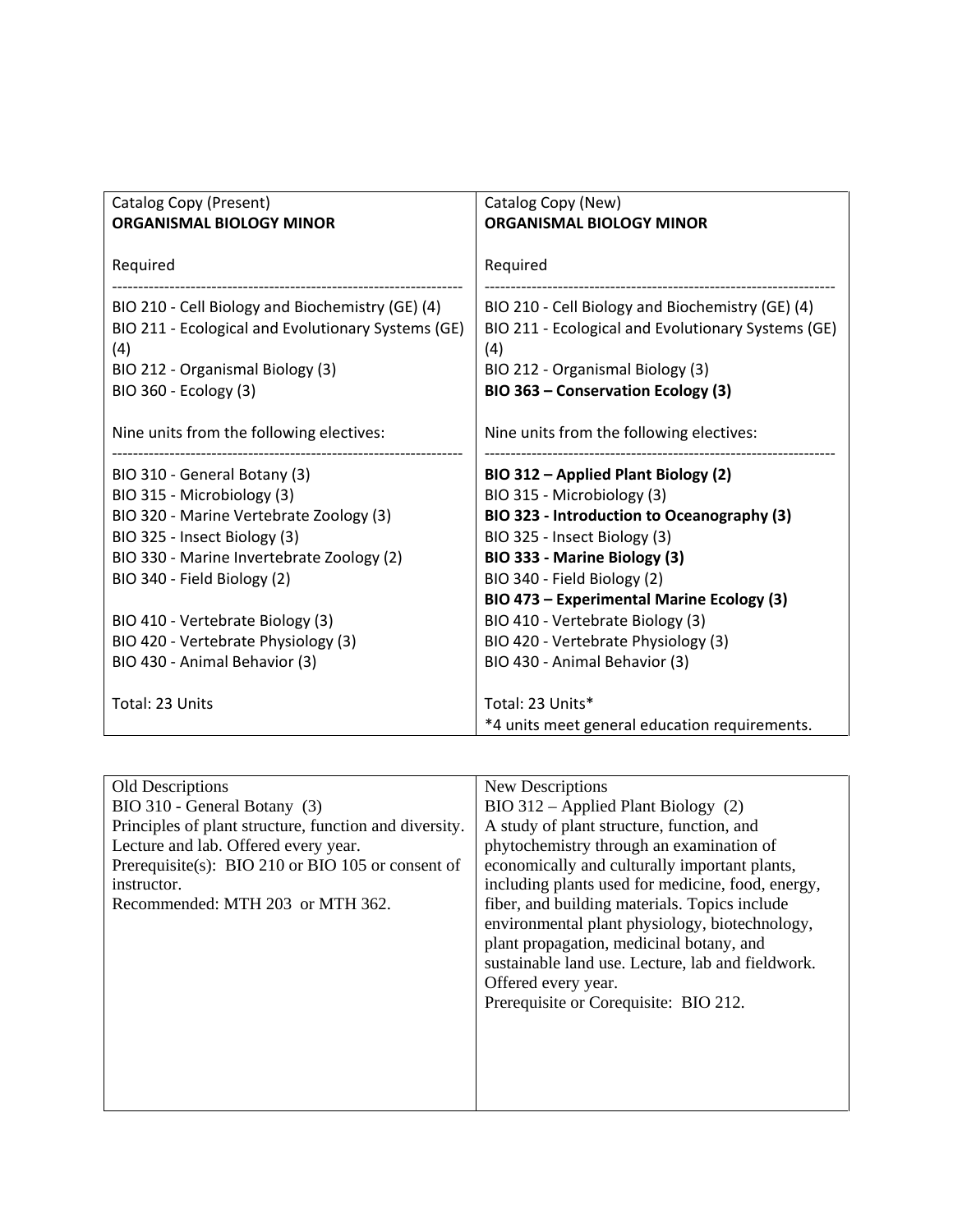| BIO 360 - Ecology (3)                                                                         | BIO 363 – Conservation Ecology (3)                                                                    |
|-----------------------------------------------------------------------------------------------|-------------------------------------------------------------------------------------------------------|
| A study of current ecological theory with                                                     | An examination of the key concepts and issues at                                                      |
| environmental applications. Lecture, lab, and field                                           | the intersection of conservation biology and                                                          |
| work. Offered every year.                                                                     | ecology, including ethics, value of biodiversity,                                                     |
| Prerequisite(s): BIO 211 . MTH 203 or MTH 362                                                 | extinction vortices, habitat loss, fragmentation,                                                     |
| recommended.                                                                                  | overharvesting, invasive species, climate change,                                                     |
|                                                                                               | trophic cascades, pollution and dead zones, disease                                                   |
|                                                                                               | and human health, protected areas and poaching,                                                       |
|                                                                                               | biological corridors, restoration, economic                                                           |
|                                                                                               | valuation, community-based conservation, and                                                          |
|                                                                                               | sustainable development. The course will                                                              |
|                                                                                               | incorporate review of case studies, analysis of                                                       |
|                                                                                               | journal articles, exploration of local habitats and                                                   |
|                                                                                               | conservation issues, critique of current events, and                                                  |
|                                                                                               | development of an original field project that                                                         |
|                                                                                               | combines field techniques and literature review.                                                      |
|                                                                                               | Lecture, lab, and fieldwork. Offered every year.                                                      |
|                                                                                               | Prerequisite: BIO 211. Recommended: BIO 212                                                           |
|                                                                                               |                                                                                                       |
|                                                                                               |                                                                                                       |
| BIO 320 - Marine Vertebrate Zoology (3)<br>A study of marine animals and their habitats, with | $BIO$ 323 – Introduction to Oceanography (3)<br>An introduction to the interdisciplinary study of the |
| an emphasis on marine vertebrates. Lecture, lab,                                              | oceans, including a survey of geological, chemical,                                                   |
| and field work. Offered every year.                                                           | physical, and biological oceanography. Includes                                                       |
| Prerequisite(s): BIO 211.                                                                     | consideration of current research methods and                                                         |
|                                                                                               | exploration of marine systems. Lecture, lab, and                                                      |
|                                                                                               | fieldwork. Offered every year.                                                                        |
|                                                                                               | Prerequisite: BIO 211.                                                                                |
|                                                                                               |                                                                                                       |
| BIO 330 - Marine Invertebrate Zoology (2)                                                     | BIO 333 - Marine Biology (3)                                                                          |
| A study of invertebrate adaptive biology, including                                           | The study of life in the oceans, including the                                                        |
| anatomy, locomotion, nutrition, respiration,                                                  | ecology, structure, function, and adaptations of                                                      |
| excretion, reproduction, and behavior. An emphasis                                            | marine organisms to their environment. Lecture,                                                       |
| on marine invertebrates and other invertebrate                                                | lab and fieldwork. Offered Spring 2015.                                                               |
| representatives of importance to the Southern                                                 | Prerequisite: BIO 211.                                                                                |
| California ecosystems. Includes lecture and lab.                                              |                                                                                                       |
| Offered Spring 2013.                                                                          |                                                                                                       |
| Prerequisite(s): BIO 211.                                                                     |                                                                                                       |
| BIO 370 - Marine Plant and Microbial Life (2)                                                 | BIO 473 – Experimental Marine Ecology (3)                                                             |
| An analysis of shoreline, tidal and floating marine                                           | A field-oriented course that explores aspects of                                                      |
| plants, and associated microbial life of the Southern                                         | marine ecology within the context of coastal                                                          |
| California coastline. Ecological and habitat                                                  | communities, including ecological relationships                                                       |
| characteristics are studied. Lecture, lab, and field                                          | within the marine environment, factors influencing                                                    |
| work. Offered Spring 2014.                                                                    | community structure, and biogeography. A central                                                      |
| Prerequisite(s): BIO 211 or BIO 210 or consent of                                             | component of the course will be an independent                                                        |
| instructor.                                                                                   | project with experimental design. Lecture, lab, and                                                   |
|                                                                                               | fieldwork.                                                                                            |
|                                                                                               | Prerequisite: BIO211; BIO323 or BIO333.                                                               |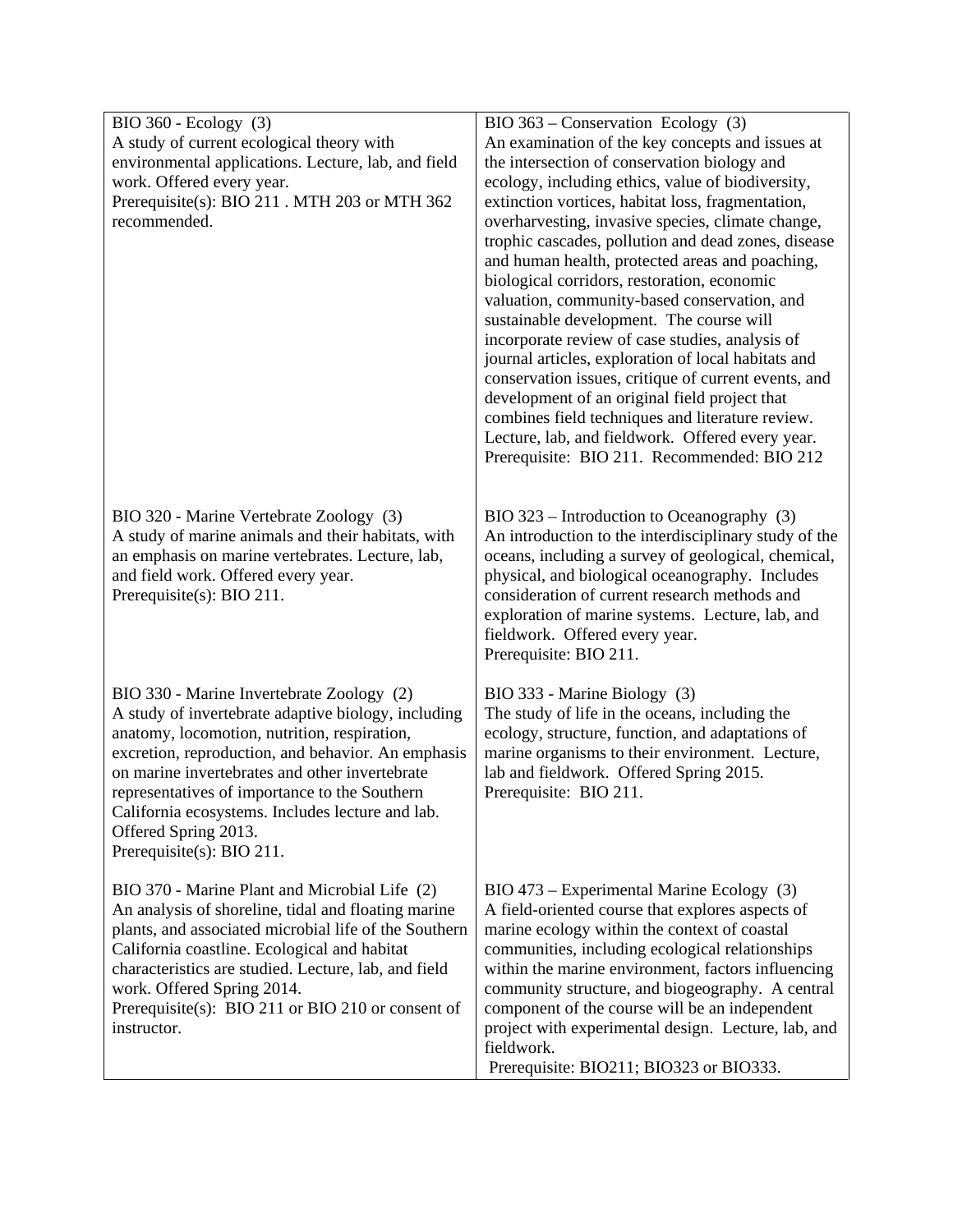Note: Please list other departments using this course NONE

## **V. Recorded Department/School Vote:**

Please state the number and percentage of department school faculty who voted for the proposal. If other departments are affected, please inform the committee how those departments voted.

All department members present and approved all proposals (except Darrel Falk was not present).

#### **VI. Library Impact:**

What new library acquisitions, if any, will be needed to support the proposed changes? (If none, please state that.) Please consult the check off list at the end of the template.

No library impact.

## **VII. Technological Impact:**

 What additional or new software, hardware , lab space or tech supported space will be needed to support the proposed changes? (If none, please state that.) For hybrid, online or video conferencing proposals, please answer questions at the end of the template.

No technological impact.

**VIII. WASC Credit Hour Standards:** All new course proposals must meet the standards as set by the United States Department of Education with regard to the credit hour definition. One semester unit represents an hour (minimum fifty minutes) of class time per week for at least 15 weeks (Carnegie definition). Two hours of preparation are normal for each hour of class. Please state how this new course(s) will meet those minimum requirements. See section on distance learning to answer questions on hybrid, online, and video conferencing courses.

#### **Direct instructional hours are equivalent to the following:**

1 credit hour  $=750$  minutes instructional time 2 credit hours=1,500 minutes 3 credit hours=2,250 minutes 4 credit hours=3000 minutes 5 credit hours=3750 minutes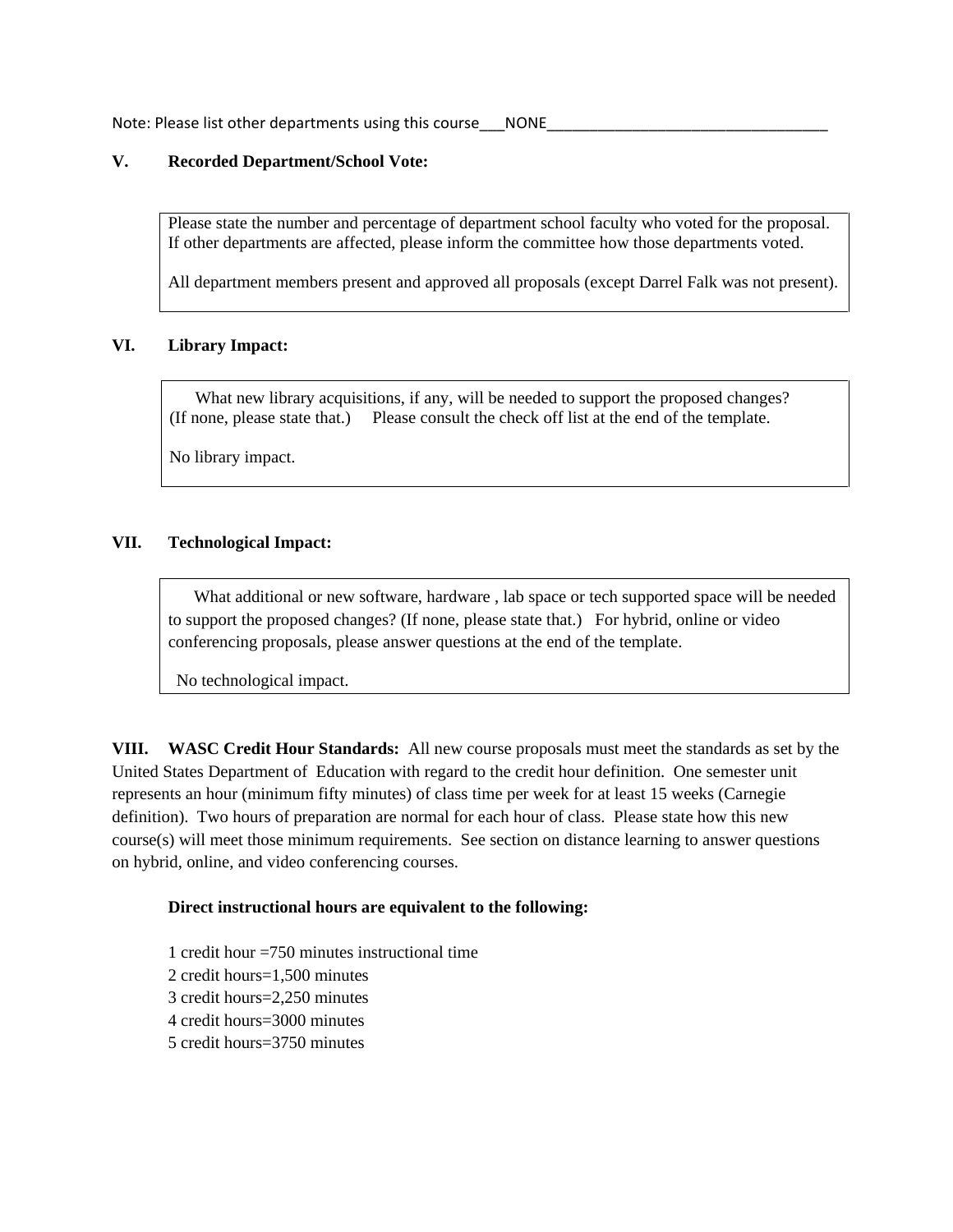**Credit hours will be met via lecture and lab:** 

- **1) 3 unit courses meet for 2.5 hours of lecture per week plus at least 3 hours of lab, for a total of 5.5 hours per week.**
- **2) 4 unit courses meet for 3.25 hours of lecture per week plus at least 3 hours of lab, for a total of 6.25 hours per week.**

**IX. Final Summary: Review course and staffing impact with your College Dean or appropriate administrator.**

**Total course additions: 5**

**Total course deletions: 5**

**Total unit additions: 14**

**Total unit deletions: 14**

**Rotation of courses or deletion of sections to accommodate additions: None**

**Staffing impact/increase or decrease: None**

**NON ACTION OR PROCEDURAL CHANGES:** These changes will not go to the faculty floor for a vote. These are changes that include: revision of course descriptions including title, number or prerequisites, alternate year listing in the Catalog and the cross listing of courses.

#### **I. List proposals with a one line abstract.**

**II. List current descriptions and new descriptions side by side.**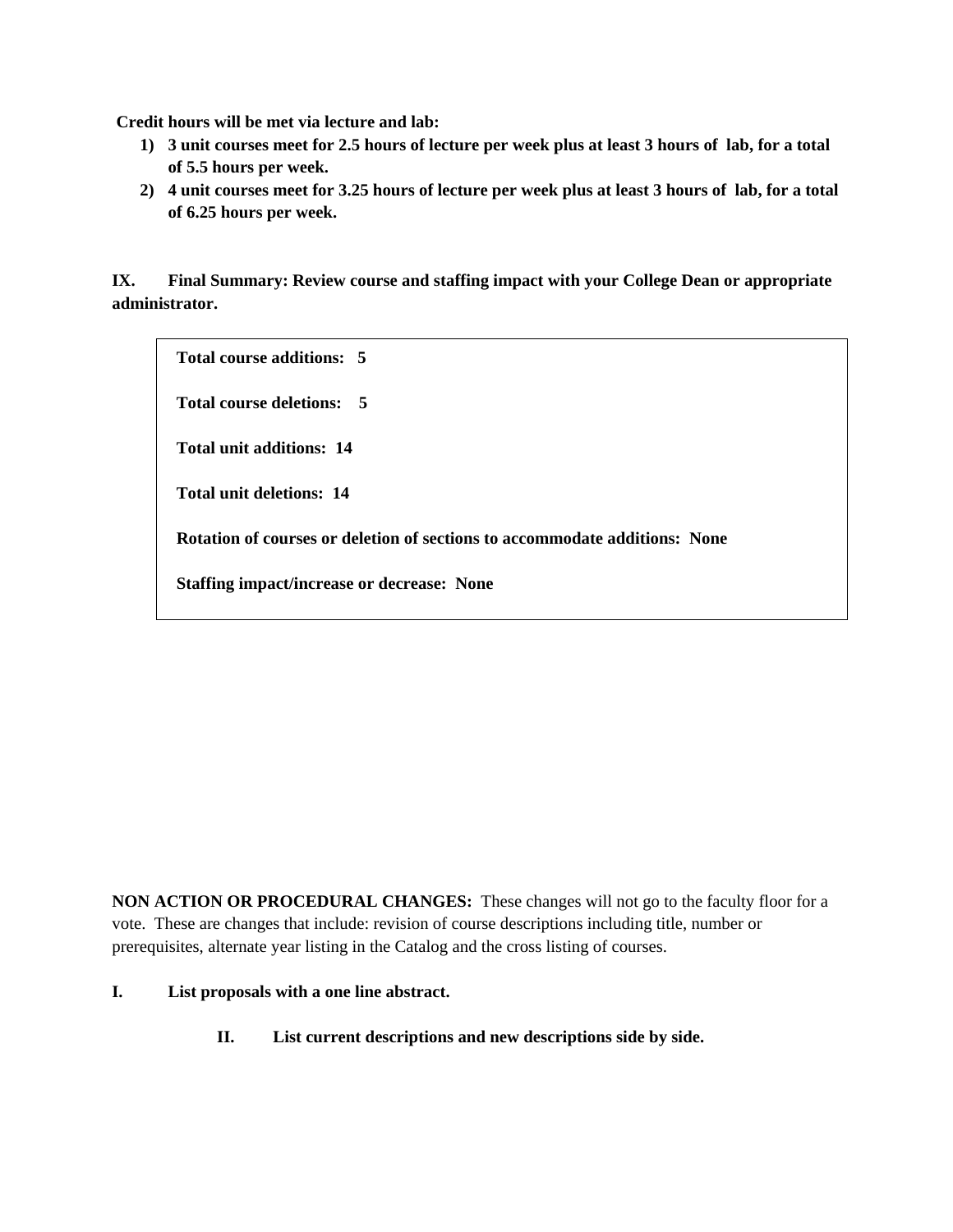| <b>Current Descriptions</b>                                                                                                                                                                                                                                                                                                                                                                                                                                                                                                                   | New Descriptions                                                                                                                                                                                                                                                                                                                                                                                                                                                                                                                                                                    |
|-----------------------------------------------------------------------------------------------------------------------------------------------------------------------------------------------------------------------------------------------------------------------------------------------------------------------------------------------------------------------------------------------------------------------------------------------------------------------------------------------------------------------------------------------|-------------------------------------------------------------------------------------------------------------------------------------------------------------------------------------------------------------------------------------------------------------------------------------------------------------------------------------------------------------------------------------------------------------------------------------------------------------------------------------------------------------------------------------------------------------------------------------|
|                                                                                                                                                                                                                                                                                                                                                                                                                                                                                                                                               |                                                                                                                                                                                                                                                                                                                                                                                                                                                                                                                                                                                     |
| BIO 140 - Human Anatomy and Physiology II<br>(4)<br>The second semester of a sequence which<br>examines the human body from an integrated<br>perspective emphasizing the interrelationship<br>of structure and function. Topics include<br>endocrine system and reproduction,<br>cardiovascular system, immune system,<br>respiratory system, digestive system, and<br>urinary system. Does not count for credit<br>toward the Biology major. Lecture and lab.<br>Offered every year.<br>Prerequisite(s): BIO 130; CHE 103, or CHE<br>152.    | BIO 140 - Human Anatomy and Physiology II<br>(4)<br>The second semester of a sequence which<br>examines the human body from an integrated<br>perspective emphasizing the interrelationship<br>of structure and function. Topics include<br>sensory and autonomic nervous system,<br>endocrine system and reproduction,<br>cardiovascular system, immune system,<br>respiratory system, digestive system, and<br>urinary system. Does not count for credit<br>toward the Biology major. Lecture and lab.<br>Offered every year.<br>Prerequisite(s): BIO 130; CHE 103, or CHE<br>152. |
| BIO 210 - Cell Biology and Biochemistry<br>$(GE)$ (4)<br>An introduction to the principles of cell<br>biology and biochemistry. Topics to be<br>discussed include the chemical basis of life,<br>the structure and function of cellular<br>organelles, basic metabolic pathways, the<br>expression of the genetic material,<br>recombinant DNA technology and models for<br>the origin of cells. Lecture and lab. Offered<br>every semester.<br>Prerequisite(s): Must have a previous course in<br>high school or university-level chemistry. | BIO 210 - Cell Biology and Biochemistry (GE)<br>(4)<br>An introduction to the principles of cell<br>biology, molecular biology, and biochemistry.<br>Topics include the chemical basis of life, basic<br>membrane functions and membrane<br>transport, basic metabolic pathways<br>including cellular respiration and<br>photosynthesis, cell division, and expression<br>of the genetic material. Lecture and lab.<br>Offered every semester.<br>Prerequisite: Must have a previous course in<br>high school or university-level chemistry.                                        |
| BIO 315 - Microbiology (3)<br>An in-depth exploration of the world of<br>microscopic organisms, including their<br>diversity, physiology, biochemistry and<br>ecology. Emphasis is on prokaryotes, but also<br>some discussion of microscopic eukaryotes.<br>Lecture and lab. Offered every year.<br>Prerequisite(s): BIO 210.                                                                                                                                                                                                                | BIO 315 - Microbiology (3)<br>An in-depth exploration of the world of<br>microscopic organisms, including their<br>diversity, physiology, biochemistry and<br>ecology. Emphasis is on prokaryotes, but also<br>some discussion of microscopic eukaryotes<br>and viruses. Lecture and lab. Offered every<br>year.<br>Prerequisite(s): BIO 210 and BIO345.                                                                                                                                                                                                                            |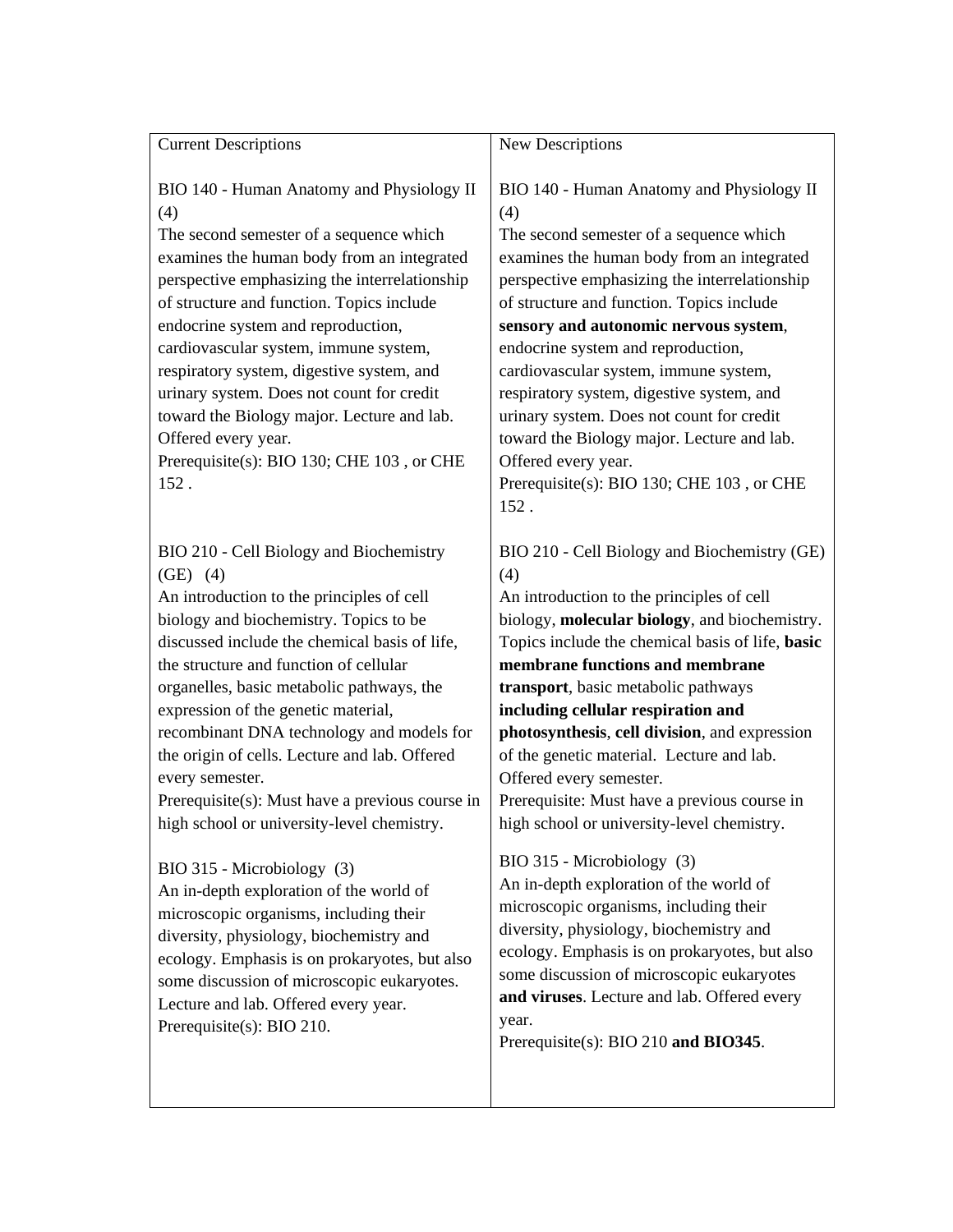BIO 350 - Advanced Cell Biology (3) A study of the structure and function of eukaryotic cells. Topics include various aspects of subcellular structure, the extracellular matrix, cellular signal transduction mechanisms, regulation of cell division and cancer. The laboratory provides exposure to important current methodologies. Offered every year. Prerequisite(s): BIO 210 and BIO 345.

BIO 400 - Developmental Biology (3) An analysis of mechanisms of early development of invertebrates and vertebrates. Includes a study of the cellular, molecular, and genetic factors which influence the determination of the body plan as well as a study of the morphogenesis of selected organ systems. Lecture and lab. Offered every year. Prerequisite(s): BIO 380.

BIO 420 - Vertebrate Physiology (3) A physiochemical analysis of life processes, as studied by a systemic approach. Lecture and lab. Offered every year. Prerequisite(s): BIO 211 and CHE 294, or instructor consent (Cell and Molecular Biology

or Organismal minors). MTH 203 or MTH 362 recommended.

BIO 350 - Advanced Cell Biology (3) An **in-depth** study of the structure and function of eukaryotic cells. Topics include various aspects of subcellular structure, **cytoskeleton dynamics and regulation**, **the mechanisms of cell motility and intracellular transport**, **cell adhesion**, cellular signal transduction mechanisms, regulation of cell division and cancer. The laboratory provides exposure to important current methodologies. Offered every year. Prerequisite(s): BIO 210 and BIO 345.

BIO 400 - Developmental Biology (3) An analysis of mechanisms of early development of invertebrates and vertebrates. Includes a study of the cellular, molecular, and genetic factors that influence **cell differentiation** and the determination of the body plan, as well as a study of the morphogenesis of selected organ systems. **The laboratory uses a variety of model organisms to study normal, and abnormal development.** Lecture and lab. Offered every year.

Prerequisite: BIO 380.

BIO 420 - Vertebrate Physiology (3) This course examines homeostasis and structural dynamism in different systems and in different vertebrate classes. The course specifically examines metabolism, the digestive system, the nervous system, the endocrine system, locomotion, respiration, the cardiovascular system, and the urinary system. Lecture and lab. Offered every year. Prerequisite(s): **BIO 212** and CHE 294, or instructor consent (Cell and Molecular Biology or Organismal minors). MTH 203 or MTH 362 recommended.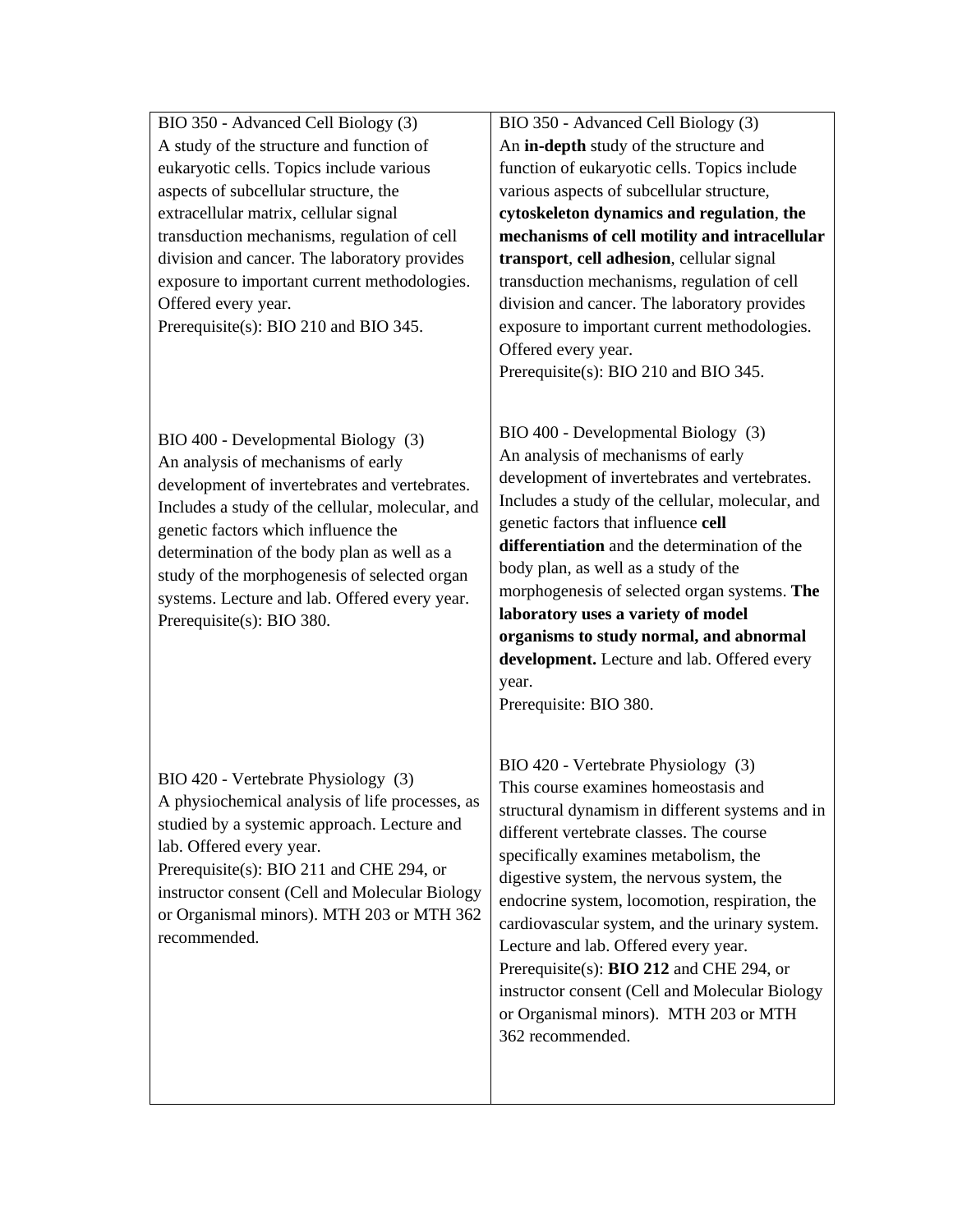| BIO 430 - Animal Behavior (3)                     | BIO 430 - Animal Behavior (3)                     |
|---------------------------------------------------|---------------------------------------------------|
| An exploration of the behavioral biology of       | An exploration of the behavioral biology of       |
| animals, including behavior genetics,             | animals, including behavior genetics,             |
| physiological mechanisms, development,            | physiological mechanisms, development,            |
| learning, neuro-physiology, ecology,              | learning, neuro-physiology, ecology,              |
| reproduction, and social behavior; insights       | reproduction, and social behavior; insights       |
| from ethology, psychology, behavioral             | from ethology, psychology, behavioral             |
| ecology, and sociobiology are also studied.       | ecology, and sociobiology are also studied.       |
| Labs emphasize various aspects of behavioral      | Labs emphasize various aspects of behavioral      |
| research in field settings and students conduct   | research in field settings and students conduct   |
| their own research projects. Lecture and lab.     | their own research projects. Lecture and lab.     |
| Offered Fall 2013.                                | Offered Fall 2013.                                |
| Prerequisite(s): BIO 360 or consent of            | Prerequisite(s): $BIO211$ .                       |
| instructor.                                       |                                                   |
|                                                   |                                                   |
|                                                   |                                                   |
| BIO 470 - Neuroscience (3)                        | BIO 470 - Neuroscience (3)                        |
| A study of the nervous system at the              | A study of the nervous system at the              |
| molecular, cellular and intercellular levels with | molecular, cellular and intercellular levels with |
|                                                   |                                                   |
| the goal of understanding the generation and      | the goal of understanding the generation and      |
|                                                   | control of thoughts and behavior. Laboratory      |
| control of thoughts and behavior. Laboratory      |                                                   |
| exercises examine sensory transduction, CNS       | exercises examine sensory transduction, CNS       |
| function, synaptic physiology, behavior and       | function, synaptic physiology, behavior and       |
| neuroanatomy. The relationship of brain and       | neuroanatomy. The relationship of brain and       |
| mind are examined in discussions of nervous       | mind are examined in discussions of nervous       |
| system development, intelligence, memory,         | system development, intelligence, memory,         |
| patho-physiology, sexuality and gender            | patho-physiology, sexuality and gender            |
| identity, and religious faith and ethics. Lecture | identity, and religious faith and ethics. Lecture |
| and lab. Offered Spring 2013.                     | and lab. Offered Spring 2013.                     |
| Prerequisite(s): BIO 140 or BIO 420, or PSY       | Prerequisite(s): BIO 140 or BIO212 or BIO         |
| 301, or consent of instructor.                    | 420, or PSY 301, or consent of instructor.        |

## **III. Rationale.**

Include such things as:

- 1. To make descriptions more efficient;
- 2. To align content with what is actually being taught;
- 3. To meet standards for……

## **Rationale:**

BIO140, 210, 315, 350, 400: To align content with what is actually being taught.

BIO315: New pre-requisite of BIO345: Students who take the class without having taken BIO345 typically receive grades of D-F.

BIO430: Changing the pre-requisite to be the appropriate class, now that BIO360 will no longer be taught.

BIO420, BIO470: Adding BIO212 as a pre-requisite.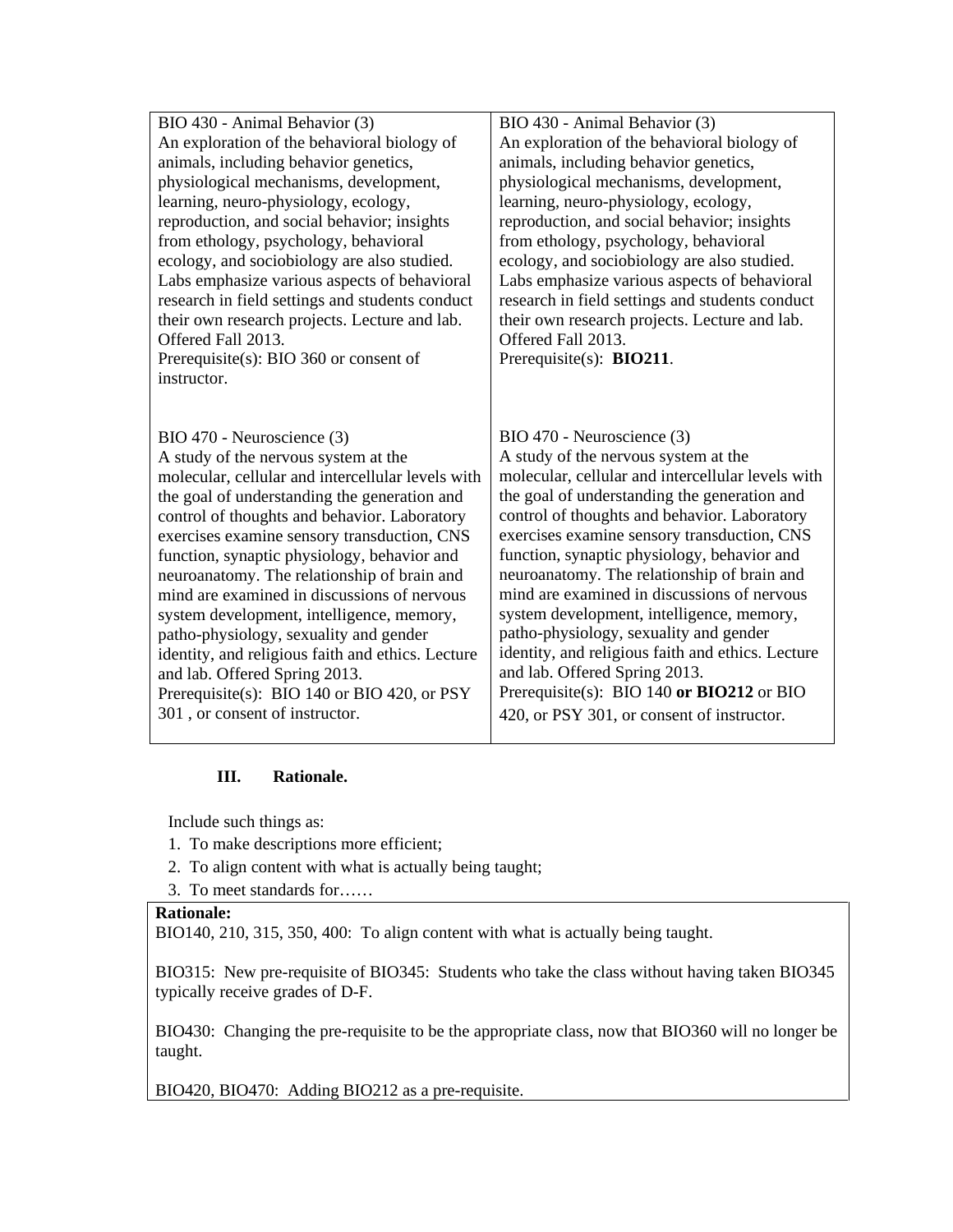## **Final Check-off List:**

\_X\_ The College Dean or appropriate administrator has been consulted.

\_X\_ All affected departments have been contacted and the results are indicated in the proposal. (Chemistry was contacted due to the joint major (Environmental Science) and they are fine with the proposed changes.)

 $X$  The proposal has been voted on by the department.

\_X\_ Appropriate contacts have been made with the director of the library as well as media services. With whom have you spoken? **Not applicable**

\_X\_\_Staffing impact has been addressed.

\_NA\_\_For hybrid, online and video conferencing courses, instructional technology has signed off verifying appropriate pedagogical expertise.

\_NA\_\_Appropriate budget considerations have been reviewed.

\_X\_\_Office of Records has been consulted for appropriate course numbering sequences for traditional and/or hybrid and online courses.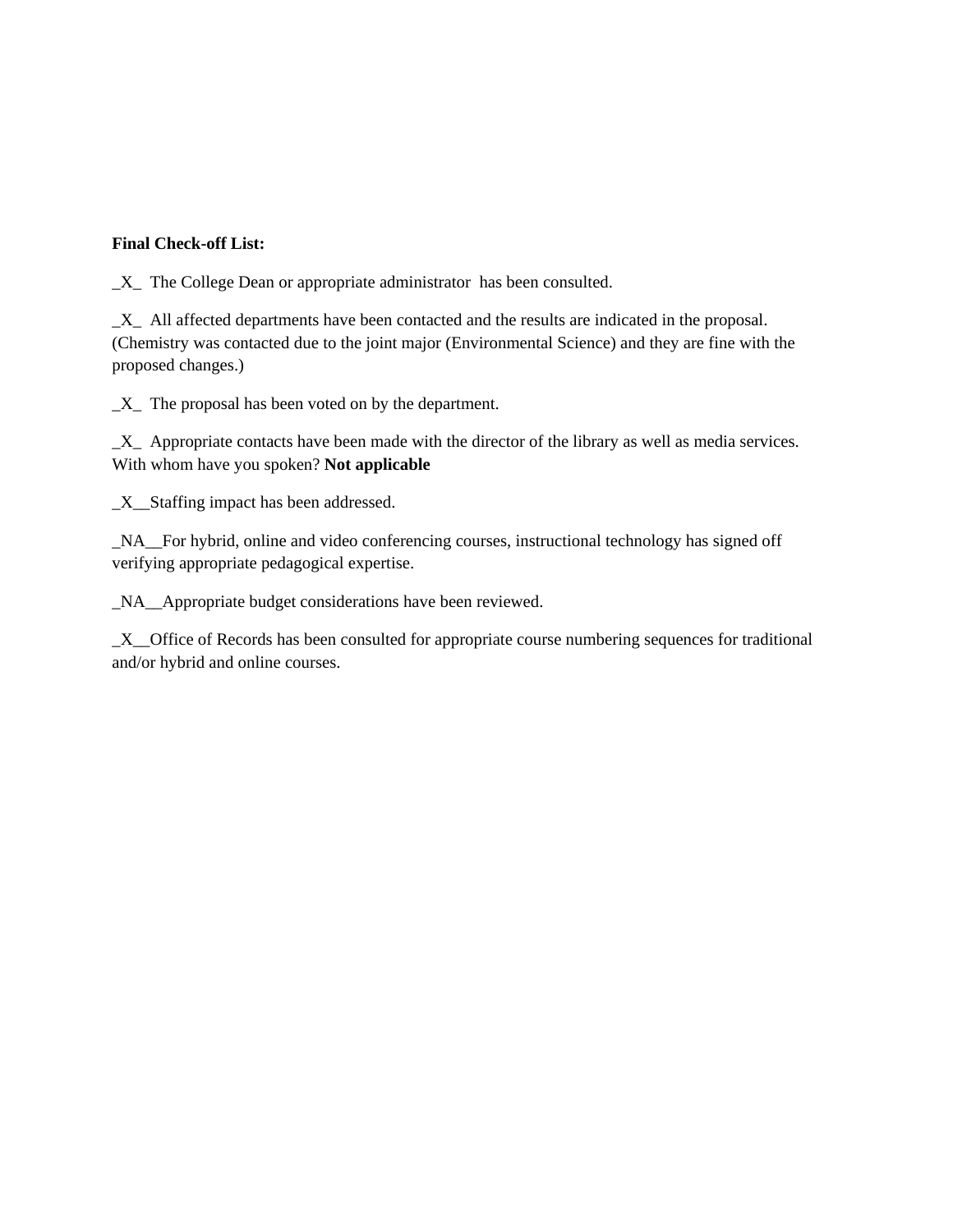# Table I: Summary of marine courses at comparator and aspirant schools

|                                                      | MAJOR/MINOR/                       |                                              |                                              |                                                                                                                                            |                                                                                                                                                                                      |
|------------------------------------------------------|------------------------------------|----------------------------------------------|----------------------------------------------|--------------------------------------------------------------------------------------------------------------------------------------------|--------------------------------------------------------------------------------------------------------------------------------------------------------------------------------------|
| <b>SCHOOL</b>                                        | <b>CONCENTRATION</b>               | <b>OCEANOGRAPHY COURSE</b>                   | <b>MARINE BIOLOGY COURSE</b>                 | <b>OTHER MARINE COURSES</b>                                                                                                                | <b>OFF-CAMPUS COURSES</b>                                                                                                                                                            |
| Abilene Christian<br>University                      |                                    |                                              |                                              |                                                                                                                                            | BIOL 403 Marine Biology (class trip); BIOL 377 Marine<br>Invertebrate (Au Sable)                                                                                                     |
| Anderson University                                  |                                    |                                              |                                              | 3420 Fish Biology and Ecology                                                                                                              |                                                                                                                                                                                      |
| <b>Asbury College</b>                                |                                    | <b>NONE</b>                                  |                                              |                                                                                                                                            |                                                                                                                                                                                      |
| Azusa Pacific University                             |                                    | <b>NONE</b>                                  |                                              |                                                                                                                                            |                                                                                                                                                                                      |
| <b>Bethel University</b>                             |                                    |                                              | <b>BIO321 Aquatic Biology</b>                |                                                                                                                                            |                                                                                                                                                                                      |
| <b>Biola University</b>                              |                                    |                                              | <b>BIOS 352 - Marine Biology</b>             | BIOS 290 - Natural History of Marine Mammals<br>General Education Science Credit.                                                          |                                                                                                                                                                                      |
| California Lutheran                                  |                                    |                                              |                                              | BIOL 118. The Oceans; BIOL 115.                                                                                                            |                                                                                                                                                                                      |
| <b>University</b>                                    |                                    | BIOL 352. Oceanography                       | <b>BIOL 345. Marine Biology</b>              | <b>Current Issues in Marine Biology</b>                                                                                                    |                                                                                                                                                                                      |
| Chapman University                                   |                                    |                                              | <b>BIOL 440 Marine Biology</b>               |                                                                                                                                            |                                                                                                                                                                                      |
| George Fox University                                |                                    | <b>NONE</b>                                  |                                              |                                                                                                                                            |                                                                                                                                                                                      |
| Gordon College                                       | Marine Biology<br>Concentration    | <b>BIO230 Introduction to Marine Science</b> |                                              | <b>BIO331 Marine Biology Institute</b>                                                                                                     |                                                                                                                                                                                      |
| <b>Messiah College</b>                               |                                    |                                              | <b>BIOL 362 Aquatic Biology</b>              |                                                                                                                                            |                                                                                                                                                                                      |
| North Park University                                |                                    |                                              | 3890 Marine and Aquatic Biology              |                                                                                                                                            |                                                                                                                                                                                      |
| Northwest Nazarene<br><b>University</b>              |                                    | <b>NONE</b>                                  |                                              |                                                                                                                                            |                                                                                                                                                                                      |
| Olivet Nazarene University                           |                                    | <b>NONE</b>                                  |                                              |                                                                                                                                            |                                                                                                                                                                                      |
| Palm Beach Atlantic<br>University-West Palm<br>Beach | Concentration in<br>Marine Biology |                                              | 3201 Marine Biology                          | 4203 Ichthyology; OCY 4113 Physical Oceanography;<br>OCY 4123 Geological Oceanography; BIO4952 Natural<br><b>Hist Everglades Watershed</b> |                                                                                                                                                                                      |
| Seattle Pacific University                           |                                    |                                              | BIO 4735: Marine Biology                     | PHY 1145 Oceanography                                                                                                                      | BIO 1100: Bio Science: Marine Biology; BIO 4740:<br>Marine Invertebrate Zoology; BIO 4744: Marine Botany;<br>BIO 4810: Marine Ecology; BIO 4815: Aquatic Ecology<br>(Blakely Island) |
| <b>Taylor University</b>                             |                                    |                                              |                                              |                                                                                                                                            | BIO 302 Limnology: Field Course; BIO 323: Fish Biology<br>and Ecology (Au Sable)                                                                                                     |
| Trinity College (CT)                                 |                                    |                                              |                                              | BIOL 336 Marine and Freshwater Botany; BIOL 468<br>Marine Phytogeography                                                                   |                                                                                                                                                                                      |
| <b>Union University</b>                              |                                    |                                              | Exdst/BIO396/Marine Biology (Winter<br>term) |                                                                                                                                            |                                                                                                                                                                                      |
| <b>Westmont College</b>                              |                                    |                                              | <b>BIO 104 Marine Biology</b>                |                                                                                                                                            | BIO 123 Aquatic Biology; BIO 139 Marine Mammals;<br>BIO 140 Marine Invertebrates (Au Sable)                                                                                          |
| <b>Whitworth University</b>                          |                                    |                                              | <b>BI 111 Marine Biology</b>                 |                                                                                                                                            | BI 342 Field Marine Ecology (Friday Harbor)                                                                                                                                          |

Text in blue indicate a non-majors course.

Text in red indicate a field research course of some kind.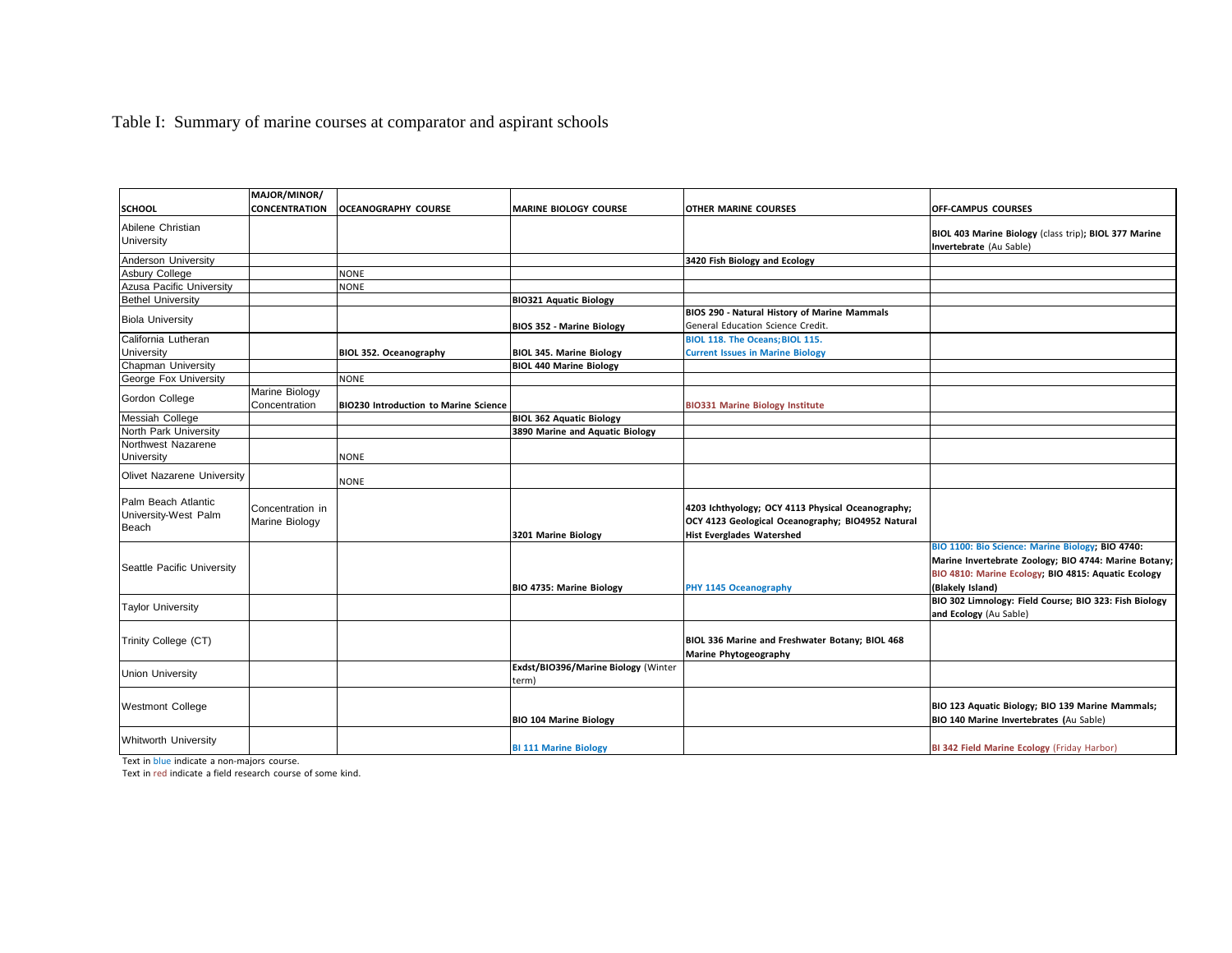|                         | MAJOR/MINOR/                                            |                                          |                                                                                  |                                                                                                                                                                                                                                                                                                                                                                                                                                                                                                                                      |                                                                                                                                                                        |
|-------------------------|---------------------------------------------------------|------------------------------------------|----------------------------------------------------------------------------------|--------------------------------------------------------------------------------------------------------------------------------------------------------------------------------------------------------------------------------------------------------------------------------------------------------------------------------------------------------------------------------------------------------------------------------------------------------------------------------------------------------------------------------------|------------------------------------------------------------------------------------------------------------------------------------------------------------------------|
| <b>SCHOOL</b>           | <b>CONCENTRATION</b>                                    | <b>OCEANOGRAPHY COURSE</b>               | <b>MARINE BIOLOGY COURSE</b>                                                     | <b>OTHER MARINE COURSES</b>                                                                                                                                                                                                                                                                                                                                                                                                                                                                                                          | <b>OFF-CAMPUS COURSES</b>                                                                                                                                              |
| Calvin College          |                                                         |                                          |                                                                                  | In Geography & Geology: 251 Oceanography                                                                                                                                                                                                                                                                                                                                                                                                                                                                                             |                                                                                                                                                                        |
| Gonzaga University      |                                                         |                                          |                                                                                  |                                                                                                                                                                                                                                                                                                                                                                                                                                                                                                                                      | BIOL 473 Tropical Marine Ecology ; BIOL 477 Coastal                                                                                                                    |
|                         |                                                         |                                          |                                                                                  |                                                                                                                                                                                                                                                                                                                                                                                                                                                                                                                                      | Ecology (School for Field Studies Program)                                                                                                                             |
| Occidental College      |                                                         | 369-569 - Biological Oceanography        | 105 - Marine Biology                                                             | 356-556 - The Biology of Marine Fishes                                                                                                                                                                                                                                                                                                                                                                                                                                                                                               |                                                                                                                                                                        |
| Pepperdine University   |                                                         |                                          | <b>BIOL 450 Marine Biology and Ecology</b>                                       | <b>BIOL 105 Introduction to Marine Biology</b>                                                                                                                                                                                                                                                                                                                                                                                                                                                                                       |                                                                                                                                                                        |
| Santa Clara University  |                                                         |                                          | 180. Marine Physiological Ecology                                                | 6. Oceans                                                                                                                                                                                                                                                                                                                                                                                                                                                                                                                            |                                                                                                                                                                        |
| Seattle University      | <b>BS</b> in Marine &<br>Conservation<br>Biology        |                                          | <b>BIOL 275 - Marine Biology</b>                                                 |                                                                                                                                                                                                                                                                                                                                                                                                                                                                                                                                      | BIOL 472 - Marine Ecology: BIOL 474 - Aquatic Ecology;<br>BIOL 236 - Marine Invertebrate Zoology; BIOL 253 -<br>Marine Botany (summer at Blakely Island Field Station) |
| Trinity University (TX) |                                                         | <b>NONE</b>                              |                                                                                  |                                                                                                                                                                                                                                                                                                                                                                                                                                                                                                                                      |                                                                                                                                                                        |
| University of Portland  |                                                         |                                          | BIO 338 Marine Biology of the Pacific<br><b>Northwest</b>                        |                                                                                                                                                                                                                                                                                                                                                                                                                                                                                                                                      |                                                                                                                                                                        |
| University of Redlands  |                                                         |                                          | 346 Aquatic Biology. May Term                                                    | 111 Introduction to Marine Biology; Environmental<br>Studies 245 Marine Environmental Studies; BIOL 260<br>Marine Conservation of the Pacific (May Term)                                                                                                                                                                                                                                                                                                                                                                             | Environmental Studies 281 The Palau Expedition:<br><b>Explorations in Sustainable Development</b>                                                                      |
| University of San Diego | <b>BA</b> in Marine<br>Science, MS in<br>Marine Science | <b>BIOL 451W Biological Oceanography</b> |                                                                                  | ENV 331W Coastal Environmental Science; MARS101<br>Physical Aspects of the Ocean; MARS120 Introduction<br>to Physical Oceanography; MARS427 Marine<br>Environment; MARS450 Geological Oceanography;<br>MARS452 Physical and Chemical Oceanography;<br>MARS468 Marine Ecology; MARS471 Near Shore<br>Processes; MARS473 Climatology; MARS474 History of<br>the Earth and Climate; MARS478 Boundary Layer Flow;<br>MARS493 Methods in Marine Science; MARS494<br>Special Topics in Marine Science; ENV 121 Life in the<br><b>Ocean</b> |                                                                                                                                                                        |
| <b>Wheaton College</b>  |                                                         |                                          | BIOL 365 - Marine Biology Lab w/field<br>trip to the Caribbean over spring break |                                                                                                                                                                                                                                                                                                                                                                                                                                                                                                                                      |                                                                                                                                                                        |

Text in blue indicate a non-majors course.

Text in red indicate a field research course of some kind.